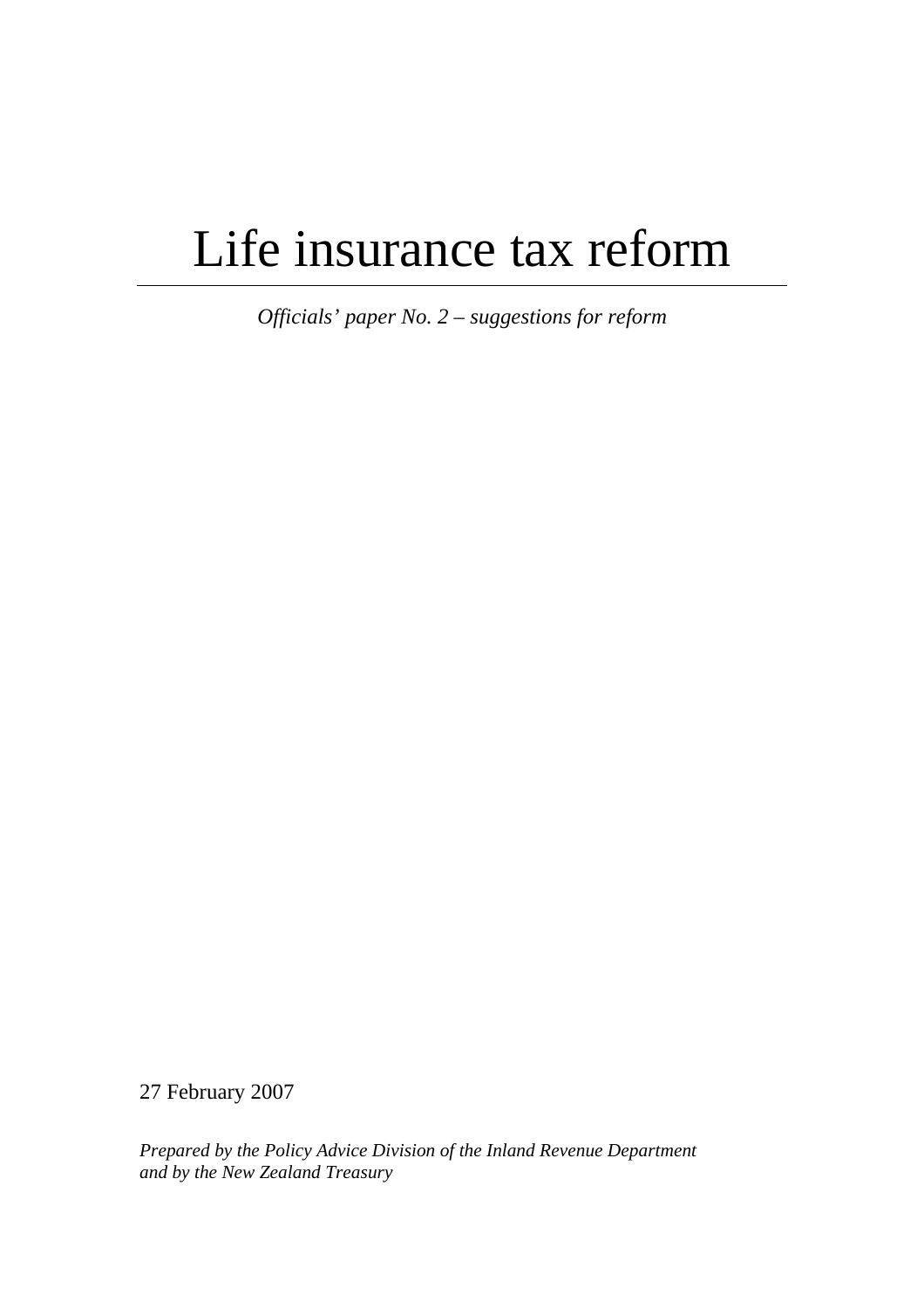First published in February 2007 by the Policy Advice Division of the Inland Revenue Department, PO Box 2198, Wellington.

Life insurance tax reform: Officials' paper No. 2 – suggestions for reform. ISBN 0-478-27150-6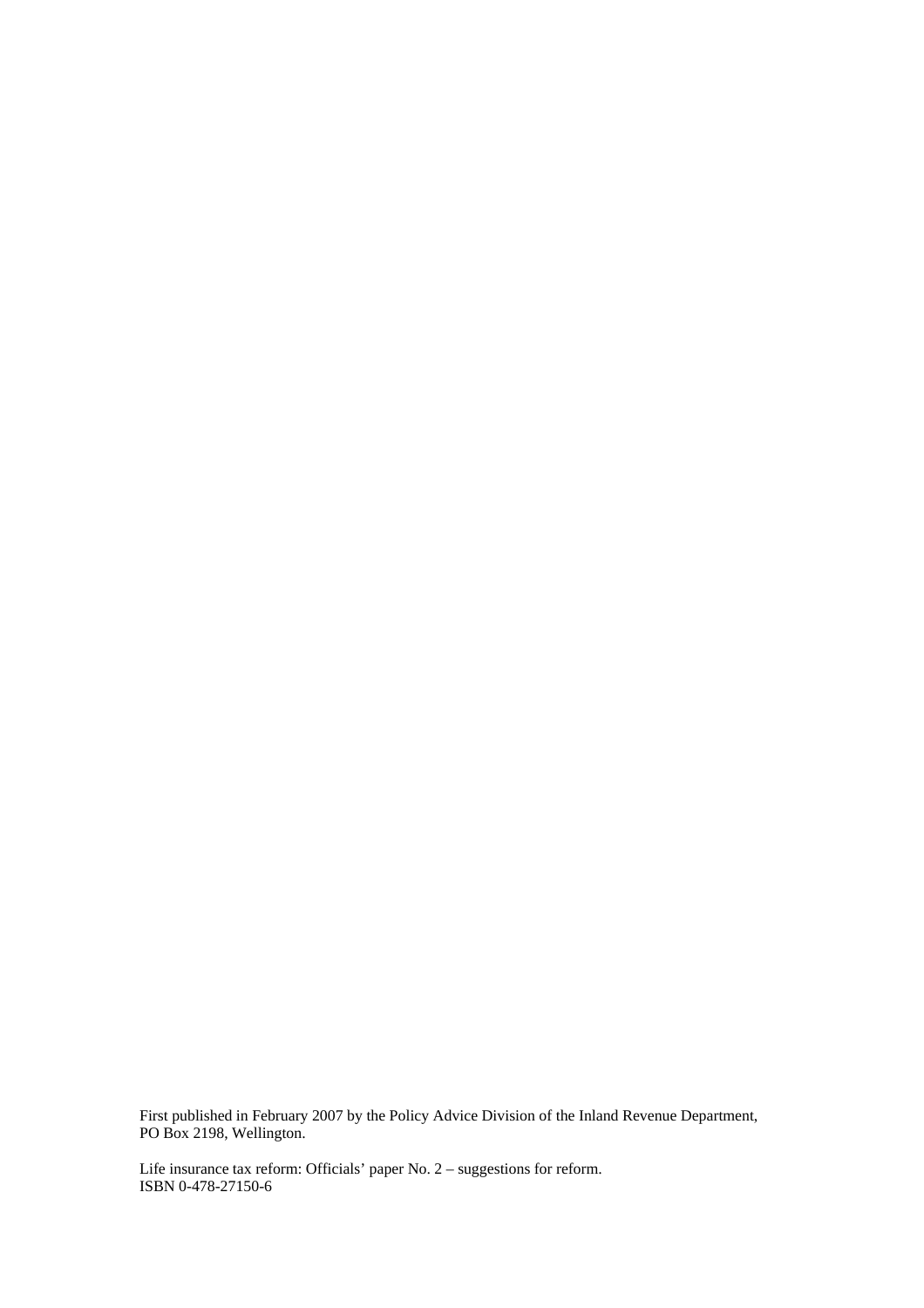# **CONTENTS**

| <b>INTRODUCTION</b> |                                                       | 1                       |
|---------------------|-------------------------------------------------------|-------------------------|
|                     | <b>Overview</b>                                       | 1                       |
|                     | <b>Feedback</b>                                       | $\overline{2}$          |
| <b>Chapter 1</b>    | A MODEL OF LIFE INSURANCE TAXATION                    | 3                       |
|                     | <b>Current life tax rules</b>                         | $\overline{\mathbf{3}}$ |
|                     | <b>Officials' model</b>                               | $\overline{\mathbf{4}}$ |
|                     | <b>Comparison of current and suggested tax models</b> | 6                       |
| <b>Chapter 2</b>    | <b>SHAREHOLDERS' INCOME</b>                           | 7                       |
|                     | What should be taxed?                                 | $\overline{7}$          |
|                     | <b>Calculation of shareholders' income</b>            | 7                       |
|                     | Corporate tax treatment of shareholders' income       | 11                      |
| <b>Chapter 3</b>    | <b>SAVINGS</b>                                        | 13                      |
|                     | <b>Taxing investment income</b>                       | 13                      |
|                     | Officials' model for taxing life insurance savings    | 14                      |
| <b>Chapter 4</b>    | <b>OTHER MATTERS</b>                                  | 17                      |
|                     | Definition of "life insurance"                        | 17                      |
|                     | <b>Transitional issues</b>                            | 17                      |
| <b>APPENDIX</b>     | LIFE INSURANCE TAX CALCULATION UNDER                  |                         |
|                     | <b>OFFICIALS' MODEL</b>                               | 19                      |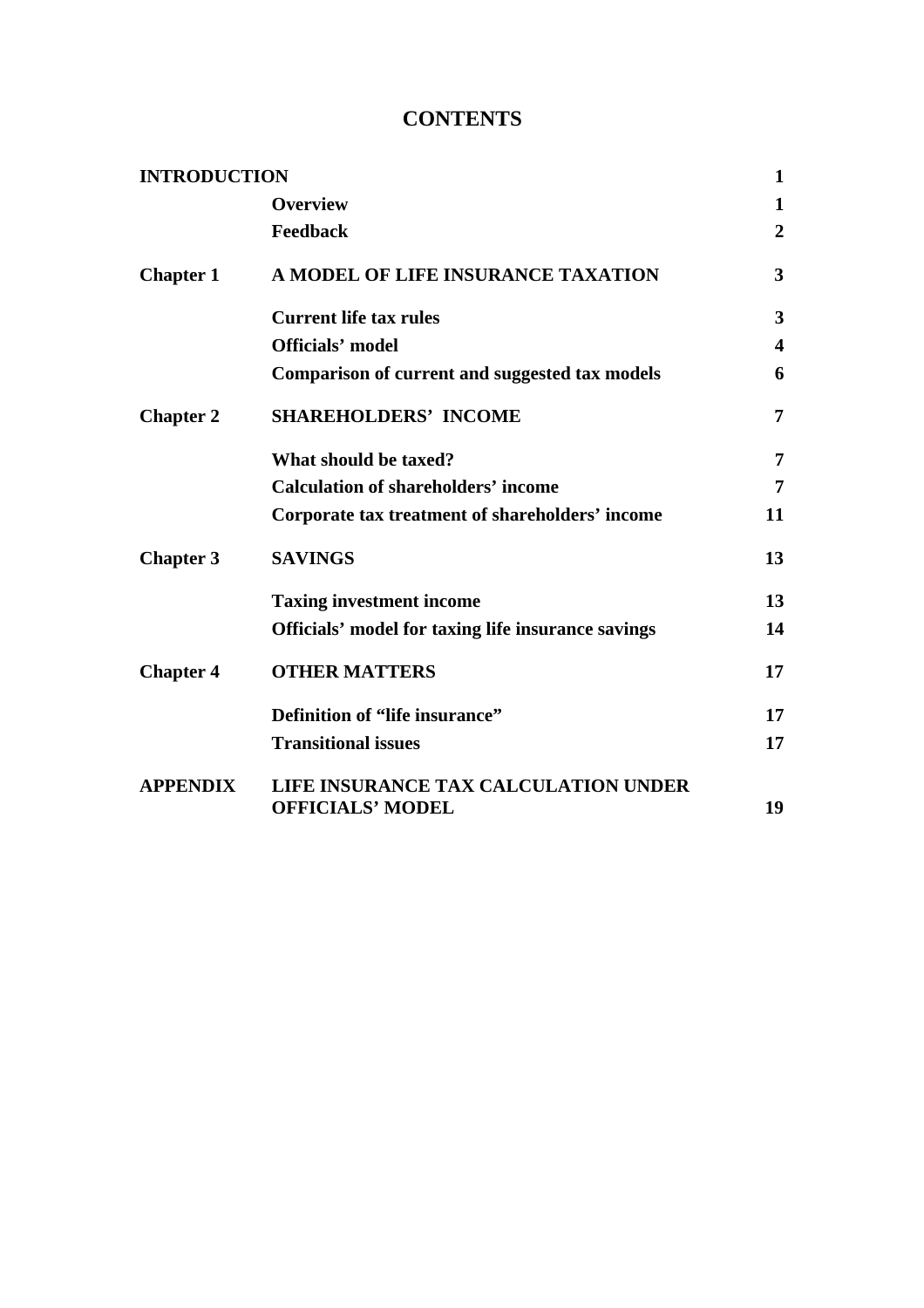# **LIFE INSURANCE TAX REFORM**

# **SUGGESTIONS FOR REFORM**

#### **INTRODUCTION**

#### **Overview**

Life insurance companies provide valuable long-term risk insurance cover against financial uncertainty, are a means for regular savings for a large number of New Zealanders and are major financial intermediaries. Accordingly, their tax treatment has wide-ranging implications for the New Zealand economy. Officials' paper No. 1 – *Scope of the review* (26 September 2006) discussed how the commercial and accounting environment has changed from the time the current life insurance tax rules were enacted and suggested two broad alternatives for a tax structure that is more equitable and commercially robust. Option 1 – *Proxy basis* is based on updating the current taxing methodology and Option 2 – *Integrate with financial accounting rules* is based on taxing life insurers on the same principles as general insurers.

The purpose of this paper is to set out a possible new structure for life insurance taxation which expands on Option 2 of the earlier paper. In the process, it addresses weaknesses in the current tax rules that can result in under-taxation of some products and over-taxation of others. The aim is also to develop tax rules that suit current life products and reflect the contemporary commercial environment.

Feedback is sought so that a proposal along the lines contained in the paper can be developed for consideration by Ministers.

The myriad of life insurance tax systems adopted in different foreign jurisdictions is testament to the multi-faceted nature and inherent intricacies of this area. The approach adopted in this review is to try to tax life insurance in a manner that is consistent with similar businesses and in a manner that, as much as is practical, leverages off existing tax, actuarial and accounting principles.

Officials favour a general insurance approach to the taxation of life-risk products, similar in concept (though not necessarily in detail) to the present Australian tax rules. We also favour the view that some aspects of life insurance savings should be subject to the Portfolio Investment Entity (PIE) rules. The taxation of annuities presents unique problems, and the methodology discussed in this paper does not at this stage extend to these products.

Any tax changes resulting from consultation on this issues paper are intended to be included in the second tax bill of 2007. They would not come into effect until a date to be determined. Transitional issues are also discussed later in this paper. Some changes to the PIE rules under the existing life insurance rules are being considered for the first tax bill of 2007.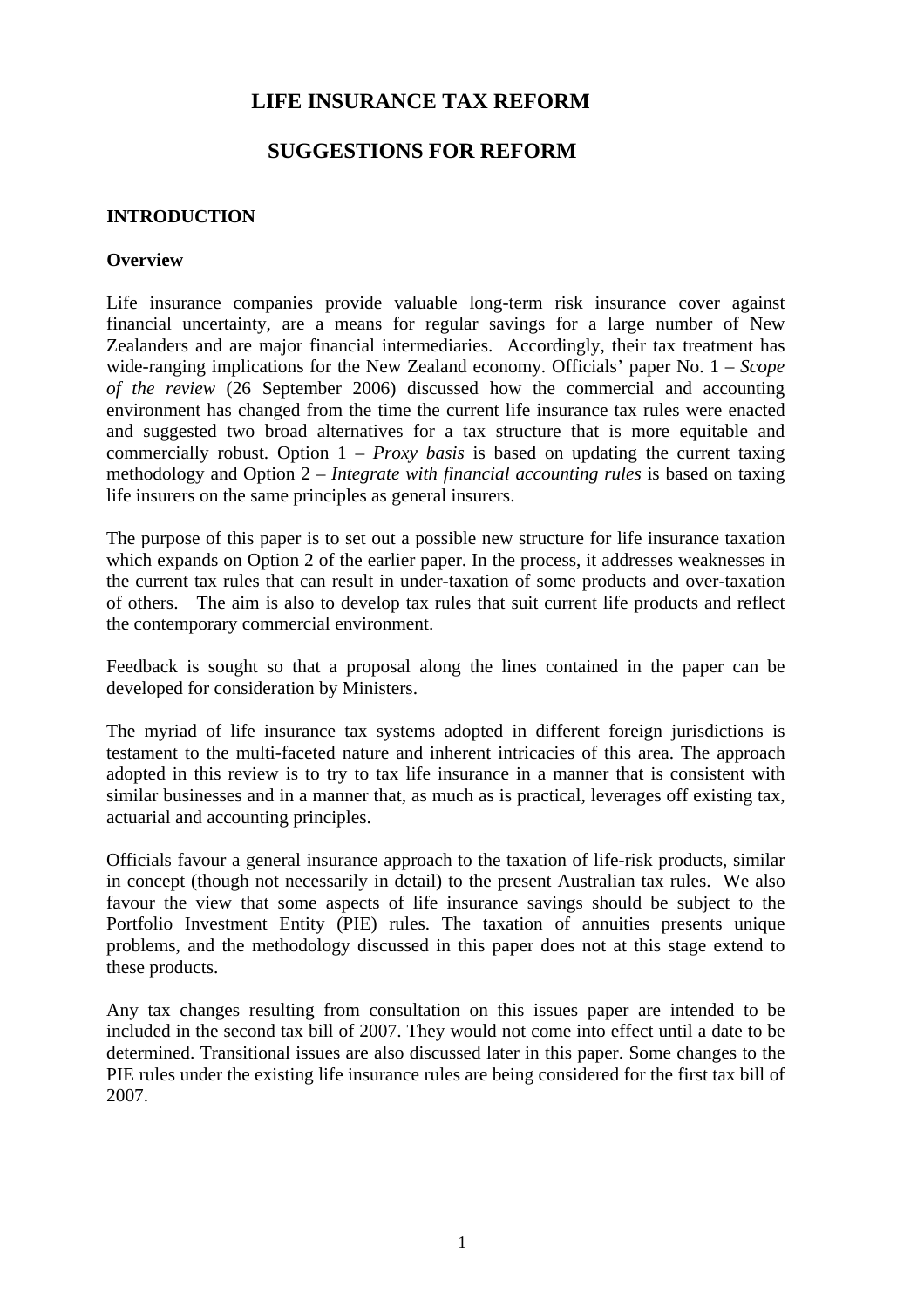Chapter 1, entitled "A model of life insurance taxation", outlines the model officials seek feedback on. The component parts of the model are developed in the subsequent three chapters. Chapter 2, "Shareholders' income", discusses the taxation of pure-risk products and fee income in the hands of the life insurance company, and Chapter 3, "Savings", deals with assessable income attributed to the policyholders and shareholders.

Officials are mindful that any changes to the current law must be introduced in such a way that commercial disruption is minimised. Chapter 4, "Other matters", discusses the issues involved in changing from the current tax rules to the model discussed in this paper.

The "Appendix" provides a simple example using the suggested methodology.

# **Feedback**

Feedback on the questions specifically raised in the paper or on any other aspect of the life insurance review are invited by 5 April 2007, and can be sent to:

Life Insurance Review Deputy Commissioner of Inland Revenue PO Box 2198 Wellington

Attention: Anthony Merritt

or via e-mail to: anthony.merritt@ird.govt.nz

All submissions received by the due date will be acknowledged.

Feedback and submissions may be the source of a request under the Official Information Act 1982, which may result in their publication. The withholding of particular submissions on the grounds of privacy – or for any other reason, will be determined in accordance with that Act. Those making a submission who feel there is any part of it that should properly be withheld under the Act should indicate this clearly.

In addition to seeking written submissions, Inland Revenue and Treasury officials intend to discuss the issues raised in this paper, including detailed design issues, with key interested parties.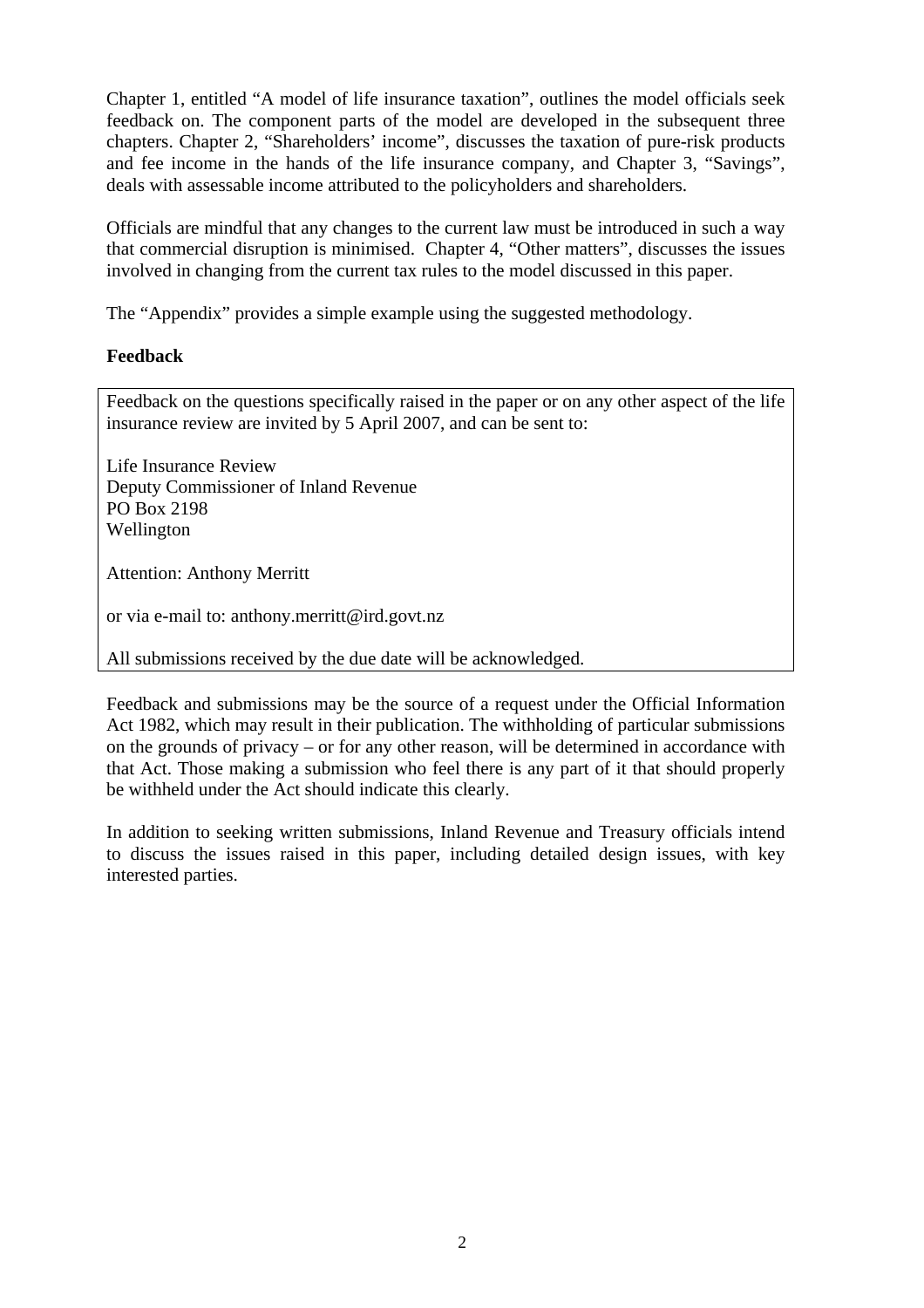# **CHAPTER 1**

# **A MODEL OF LIFE INSURANCE TAXATION**

#### **Current life tax rules**

 $\overline{a}$ 

- 1.1 The current life insurance tax rules aim to tax both the investment activity and underwriting activity of life insurers. Since the publication of the first officials' paper on life insurance tax reform, which included consulting with a number of parties interested in the taxation of life insurance, the current taxation methodology has been analysed according to the "ideal" life tax system outlined in paragraph 2 of that paper.
- 1.2 The current rules lack a degree of transparency as they are based on complex formulae for determining underwriting income that exist only for tax purposes and do not easily reconcile with actual financial results. There are no obvious ways to remedy this problem except to make the rules even more complex than they are at present.
- 1.3 They were formulated in part to reduce the potential for manipulation of actuarial reserves by life insurers.<sup>1</sup> International accounting standards now specify rules for the financial accounting of life insurance companies and leverage off codified actuarial standards. All life insurers publish audited accounts, and as most of the large New Zealand life insurers listed on the New Zealand Stock Exchange or subsidiaries of overseas-listed parents are subject to strict disclosure rules they now are subject to a greater degree of transparency compared with when the current regime was enacted.
- 1.4 Furthermore, the rules were designed at a time when nearly all life insurance business was of a conventional participating (whole of life and endowment) type. Today, very few new conventional products are sold and underwriting income from the predominant type of policies (term insurance) is generally under-taxed by the current rules. In addition, participating policyholders are taxed on their savings on unrealised gains and, for 19.5% taxpayers, at a level above their marginal tax rate. The current rules, which combine the two components of a life insurance business – risk and savings – in one methodology therefore over-tax some aspects of the business and under-tax others.
- 1.5 Finally, the current rules are costly for some life insurers to comply with, as they require separate actuarial calculations, and are complex for Inland Revenue to audit and administer. Officials are not aware of any other country which has adopted the current New Zealand approach.

<sup>1</sup> *Tax treatment of life insurance and related areas–report of the consultative committee* (August 1989) p19-20.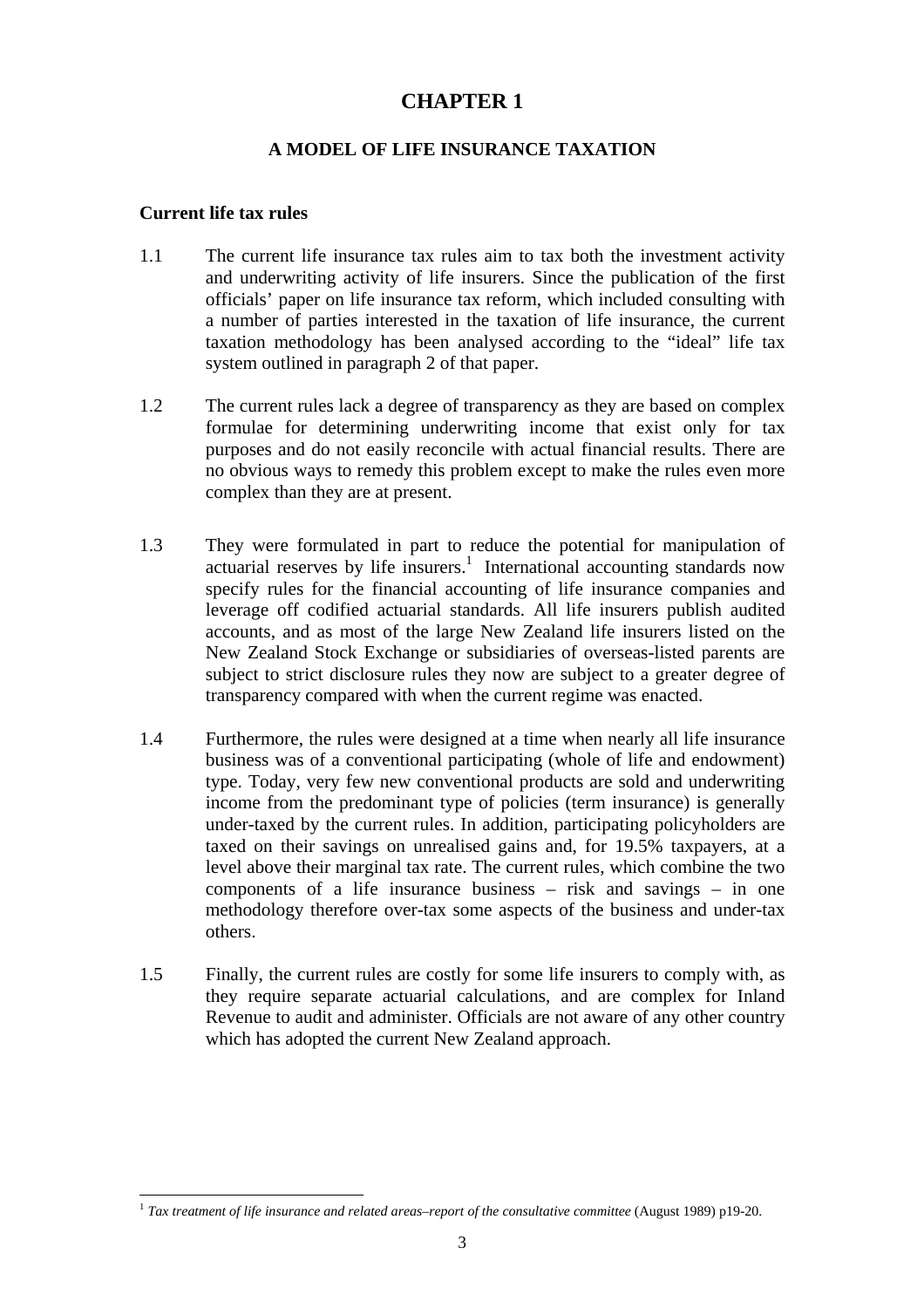1.6 The overall conclusion is that the current tax rules have a number of negative features and modifying them (as suggested in Option 1 in the first paper, *Scope of the review*) does not provide an optimum solution for both taxpayers and the tax base. In reviewing possible alternatives (and many different models are used by OECD jurisdictions), officials rejected, on grounds of equity and compliance simplicity, changing the taxation of recipients of life insurance benefits.<sup>2</sup> The approach favoured by officials is to tax shareholders<sup>3</sup> on their life insurance risk income in the same way as general insurance (this approach was adopted by Australia in 2000–01). Investment income should, where appropriate and practical, be taxed under the PIE rules, with the policyholders' share of that income being treated as separate from the shareholders' portion.

### **Officials' model**

- 1.7 The officials' model segregates the various cashflows in a life insurance company between shareholders and policyholders and applies what is considered to be an appropriate taxing basis to each group. The model abandons the present two-tier Life Office Base (LOB)/Policyholder Base (PHB) structure. Instead, the model splits the taxable income calculation into shareholders' income (reflecting the return on assets owned by the equity owners of the life insurer) and policyholders' income (reflecting the return on assets that are attributed to policyholders in the life insurer).
- 1.8 The main principle underlying the model is that all aspects of a life insurers' business are appropriately taxed. This is obviously important from a fiscal point of view, but it also should enable life insurers to design and market economically efficient products which do not rely on tax benefits for their profitability. Other features which the model aims to reflect are:
	- consistency with domestic and international precedents;
	- consistency of taxation with similar types of income, particularly with regards to income recognition and timing;
	- flexibility for future-proofing;
	- self-balancing to minimise tax deferral and avoidance opportunities; and
	- practicality.

 $\overline{a}$ 

1.9 Two distinct tax calculations will be required:

<sup>&</sup>lt;sup>2</sup> Under current law, life insurance benefits paid in a lump sum on the death of the insured are generally free of tax. In some cases, insurance proceeds are subject to tax – for example, insurance payments under a "key person" policy are generally taxable under ordinary principles. However in these cases premiums are tax deductible.

<sup>&</sup>lt;sup>3</sup> This paper will refer to "Shareholders" as a shorthand description of the annual operating profits of the life insurer that belong to shareholders and reflect the return on capital which they have invested and put at risk through their equity stake. Shareholders' income will be taxed as a corporate entity – that is to say, the shareholders will not be individually taxed. "Policyholders" refers to income from policyholder assets that are ring-fenced from those belonging to shareholders.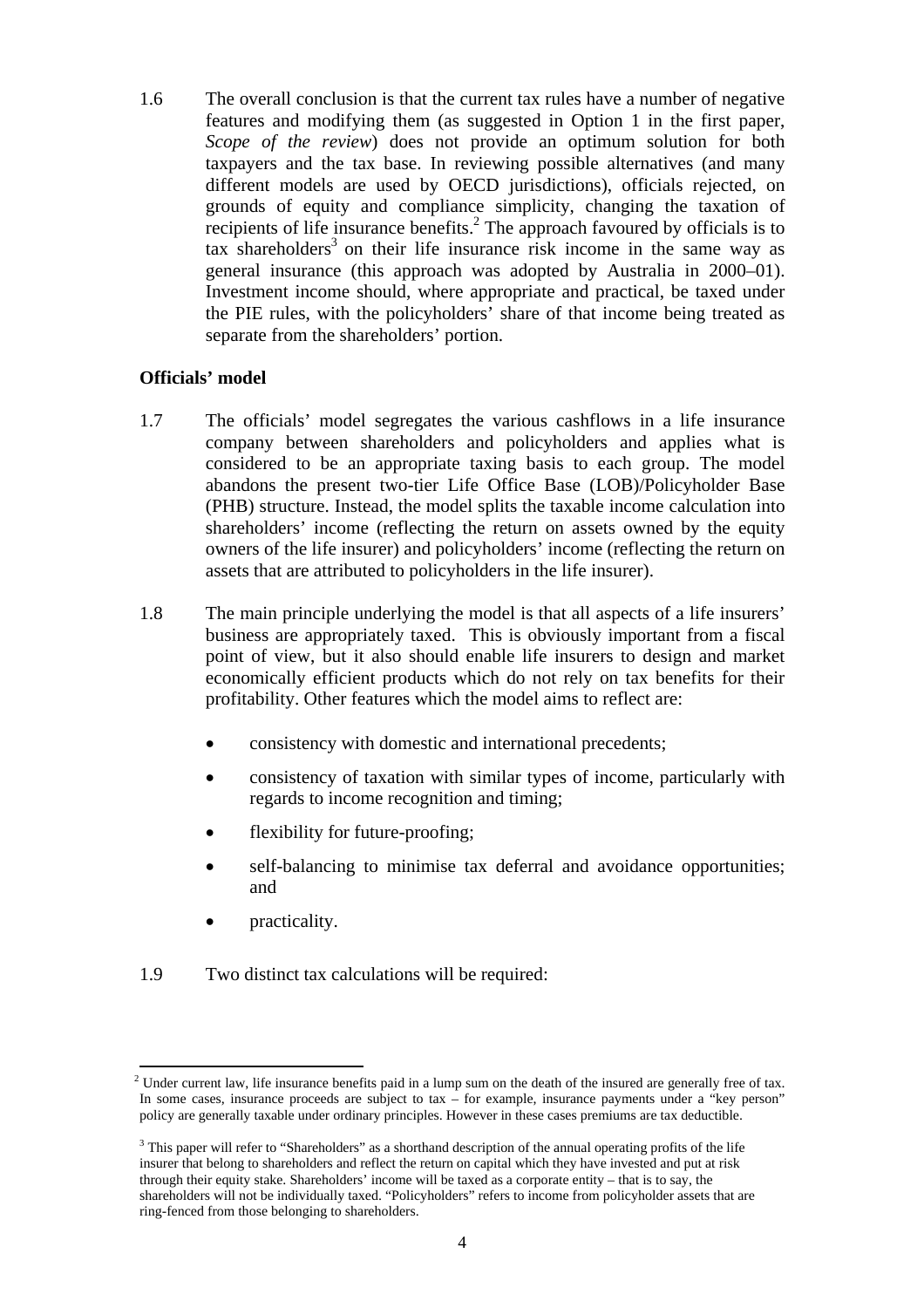#### *Shareholders' income*

- 1.10 Shareholders' income would consist of:
	- risk premiums, investment income less claims and expenses adjusted for movements in reserves; *plus*
	- conventional participating business profit attributable to shareholders; *plus*
	- fees and charges in respect of unit-linked business less expenses attributed to these products; *plus*
	- investment income (net of deductible expenses and exclusions from income determined under the PIE rules) relating to shareholder funds (as determined later in this paper); *plus*
	- income not covered by other categories.
- 1.11 Tax would be payable on the taxable income at the tax rate applying to companies, net of imputation and other credits related to the income. All other provisions that apply to corporate taxpayers, including imputation credit rules, loss carry forward and grouping, should apply to the life insurer in respect of income from those sources.

### *Policyholders' income*

- 1.12 Investment income would be segregated into that generated by policyholder funds (defined as the liabilities assumed by the life insurer in respect of policyholder-supplied funds) and income generated by shareholder funds (defined as the funds contributed by the shareholders plus shareholders' retained profits from participating policies plus funds arising from the life insurer's non-participating risk business). Tax on policyholder investment income, net of deductible charges and fees, and calculated under ordinary tax principles (as amended by the PIE rules) would be paid by the life insurer on policyholders' behalf as a final tax. However, the life insurer would be able to elect for net investment income from unit-linked products to be "attributed" to policyholders and so subject to tax at investors' marginal tax rates (as modified by the PIE rules).
- 1.13 Policyholders' net taxable investment income cannot be offset with losses or credits from either shareholders' income or any other company in the life insurer's tax group.
- 1.14 The suggested model is compared to the current rules in the table on page 6. The detail of the model, including underlying principles and issues, is discussed in the following chapters.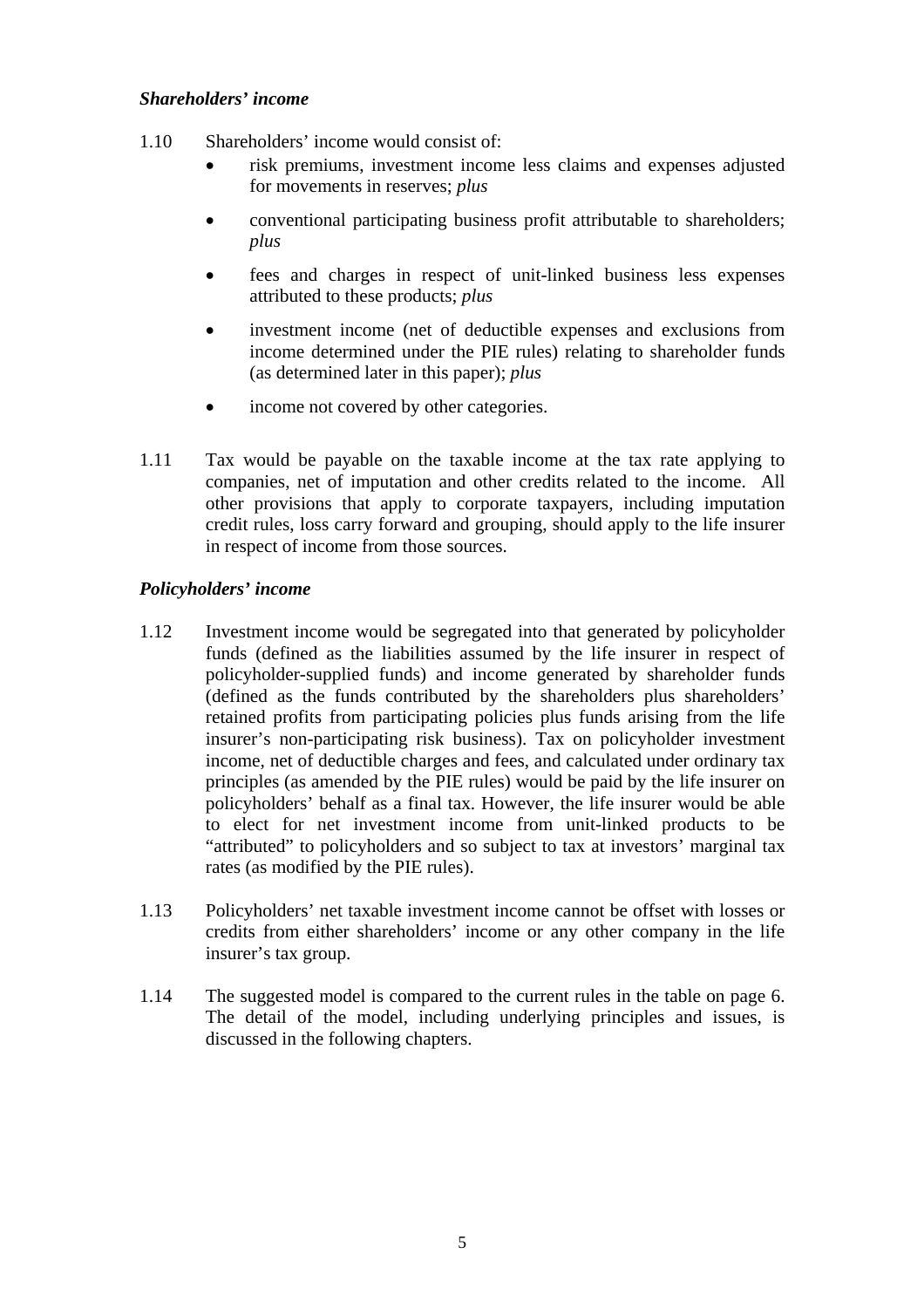# **COMPARISON OF CURRENT AND SUGGESTED TAX MODELS**

| <b>CURRENT TWO-TIER APPROACH</b>                                                                  |                               |                                                                                                                                                                                          |                                                           |                                                                                                                                                                                |
|---------------------------------------------------------------------------------------------------|-------------------------------|------------------------------------------------------------------------------------------------------------------------------------------------------------------------------------------|-----------------------------------------------------------|--------------------------------------------------------------------------------------------------------------------------------------------------------------------------------|
| Life office income                                                                                |                               | <b>Policyholders' income</b>                                                                                                                                                             | Imputation                                                | <b>Features</b>                                                                                                                                                                |
| Life base taxes life<br>insurance business –<br>risk and savings $-$ as a<br>whole<br>$I + U - E$ |                               | Policyholder base taxes<br>net investment income<br>attributable to<br>policyholders<br>$\frac{C + (v1 - v0) - (P - U)}{1 - t}$<br>Tax paid by life insurer<br>as proxy for policyholder | Tax paid on life base<br>credited to policyholder<br>base | No split required<br>between risk and savings<br>component of<br>premiums/claims<br>Underwriting income<br>(relates to risk<br>component) determined<br>by prescribed formulae |
| <b>Key</b>                                                                                        |                               |                                                                                                                                                                                          |                                                           |                                                                                                                                                                                |
|                                                                                                   |                               | Income excluding net premiums                                                                                                                                                            |                                                           |                                                                                                                                                                                |
| U                                                                                                 | Underwriting income           |                                                                                                                                                                                          |                                                           |                                                                                                                                                                                |
| E                                                                                                 | Expenses excluding net claims |                                                                                                                                                                                          |                                                           |                                                                                                                                                                                |
| ${\bf P}$                                                                                         | Premiums net of reinsurance   |                                                                                                                                                                                          |                                                           |                                                                                                                                                                                |
| $\overline{C}$                                                                                    | Claims net of reinsurance     |                                                                                                                                                                                          |                                                           |                                                                                                                                                                                |
| $(v1 - v0)$                                                                                       | Movement in reserves          |                                                                                                                                                                                          |                                                           |                                                                                                                                                                                |
|                                                                                                   | Tax rate                      |                                                                                                                                                                                          |                                                           |                                                                                                                                                                                |

| <b>OFFICIALS' SUGGESTED MODEL</b>                                                                                                                                                           |                                                                          |                                                                                                                                                           |                                                                                                                                                         |                                                                                                                                                                                                                                                                                                                                                                                         |
|---------------------------------------------------------------------------------------------------------------------------------------------------------------------------------------------|--------------------------------------------------------------------------|-----------------------------------------------------------------------------------------------------------------------------------------------------------|---------------------------------------------------------------------------------------------------------------------------------------------------------|-----------------------------------------------------------------------------------------------------------------------------------------------------------------------------------------------------------------------------------------------------------------------------------------------------------------------------------------------------------------------------------------|
|                                                                                                                                                                                             |                                                                          | Policyholders' income                                                                                                                                     | Imputation                                                                                                                                              | <b>Features</b>                                                                                                                                                                                                                                                                                                                                                                         |
| <b>Shareholders' income</b><br>Taxes shareholder items<br>only – from risk and<br>shareholder investments:<br>$Is - Es + [Pr + Ir - Cr -$<br>$Er - (v1 - v0)r$ + [FCul –<br>$Eul] + Ws + X$ |                                                                          | Taxes net investment<br>income attributable to<br>policyholders:<br>$Iul - FCul + Ic - Ec$<br>Tax is paid by life<br>insurer as proxy for<br>policyholder | Tax paid on life insurer<br>income available to<br>shareholders' income<br>only<br>Tax paid on<br>policyholders' behalf not<br>available to shareholder | Split required of:<br>Risk and fees<br>(taxable) and deposit<br>(non-taxable)<br>component of<br>premiums and claims<br>Investment income<br>$\bullet$<br>between shareholder<br>and policyholder<br>Expenses between<br>$\bullet$<br>shareholder and<br>policyholder<br>Tax rate of policyholder<br>dependant on whether<br>income is attributed.<br>Otherwise default rate<br>applies |
| <b>Key</b>                                                                                                                                                                                  |                                                                          |                                                                                                                                                           |                                                                                                                                                         |                                                                                                                                                                                                                                                                                                                                                                                         |
| Pr                                                                                                                                                                                          | Risk component of net premiums                                           |                                                                                                                                                           |                                                                                                                                                         |                                                                                                                                                                                                                                                                                                                                                                                         |
| Cr                                                                                                                                                                                          |                                                                          | Risk component of net claims                                                                                                                              |                                                                                                                                                         |                                                                                                                                                                                                                                                                                                                                                                                         |
| Er                                                                                                                                                                                          | Risk component of expenses                                               |                                                                                                                                                           |                                                                                                                                                         |                                                                                                                                                                                                                                                                                                                                                                                         |
| <b>Ir</b>                                                                                                                                                                                   | Risk component of investment income                                      |                                                                                                                                                           |                                                                                                                                                         |                                                                                                                                                                                                                                                                                                                                                                                         |
| $(v1 - v0)r$                                                                                                                                                                                | Risk component of movement in reserves                                   |                                                                                                                                                           |                                                                                                                                                         |                                                                                                                                                                                                                                                                                                                                                                                         |
| Is                                                                                                                                                                                          | Shareholders' share of investment income                                 |                                                                                                                                                           |                                                                                                                                                         |                                                                                                                                                                                                                                                                                                                                                                                         |
| Es                                                                                                                                                                                          | Shareholders' share of investment expenses                               |                                                                                                                                                           |                                                                                                                                                         |                                                                                                                                                                                                                                                                                                                                                                                         |
| Iul                                                                                                                                                                                         | Policyholders' share of income-related to unit-linked business           |                                                                                                                                                           |                                                                                                                                                         |                                                                                                                                                                                                                                                                                                                                                                                         |
| Eul                                                                                                                                                                                         | Expenses related to unit-linked business                                 |                                                                                                                                                           |                                                                                                                                                         |                                                                                                                                                                                                                                                                                                                                                                                         |
| FCul                                                                                                                                                                                        | Policyholders' share of fees and charges related to unit-linked business |                                                                                                                                                           |                                                                                                                                                         |                                                                                                                                                                                                                                                                                                                                                                                         |
| Ic                                                                                                                                                                                          | Policyholders' share of income related to conventional business          |                                                                                                                                                           |                                                                                                                                                         |                                                                                                                                                                                                                                                                                                                                                                                         |
| Ec                                                                                                                                                                                          | Policyholders' share of expenses related to conventional business        |                                                                                                                                                           |                                                                                                                                                         |                                                                                                                                                                                                                                                                                                                                                                                         |
| Ws                                                                                                                                                                                          | Conventional participating business profit attributed to shareholder     |                                                                                                                                                           |                                                                                                                                                         |                                                                                                                                                                                                                                                                                                                                                                                         |
| $\overline{X}$                                                                                                                                                                              | Income not covered under any other categories                            |                                                                                                                                                           |                                                                                                                                                         |                                                                                                                                                                                                                                                                                                                                                                                         |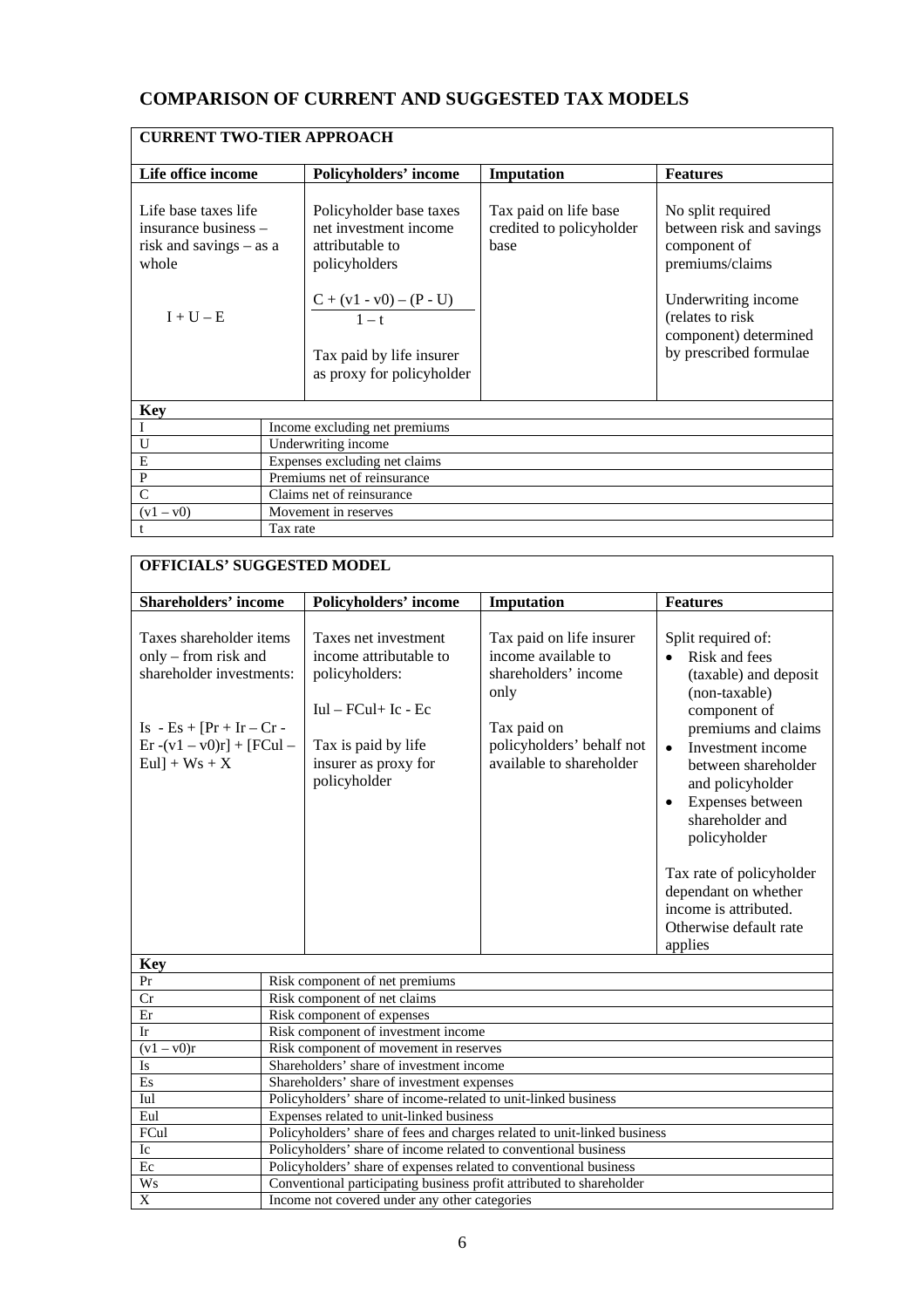# **CHAPTER 2**

### **SHAREHOLDERS' INCOME**

#### **What should be taxed?**

- 2.1 A challenge faced by officials in designing a new tax system for life insurance is to split the return which originates from the receipt of a premium between that which is earned by the shareholder and that which is attributed to the policyholder. The premium may pay the life insurer for the insurance of risk, may primarily have a savings component, or may be a combination of both. There may be a substantial period of time between the receipt of the premium and the payment of any claim on the policy, and so funds are invested by the life insurer to earn a return. Life insurers also receive fees for managing policies and share profits from certain groups of policies.
- 2.2 Taxing life insurers on their risk or underwriting income does not fit easily into orthodox tax theory as the actual profit on a pure non-participating life insurance policy cannot be ultimately determined until its termination. Underwriting income on conventional participating policies is difficult (both in theory and practice) to isolate and categorise.
- 2.3 Of the alternatives officials have analysed or discussed with stakeholders, we consider that risk income is most appropriately taxed on a basis that is consistent with the taxation of general insurance. Admittedly, there are differences between life and general insurance. For example, unlike life contracts most non-life policies are contracts of indemnity where, in very broad terms, insurance paid compensates for the loss incurred by the policyholder. Also, many general insurance policies are for shorter terms than life policies, though the differences are not so marked with annual renewable term life premiums and with some general insurance products such as certain disability products which are long-term. On balance, however, officials consider the differences are outweighed by the conceptual similarities.
- 2.4 Australia adopted a general insurance methodology for taxing risk insurance in 2000. The different regulatory environment across the Tasman aside, the similarities in the products offered in the two countries and the similar accounting practice and commercial environment make an appealing case for New Zealand having a similar tax treatment.

#### **Calculation of shareholders' income**

- 2.5 When completing tax calculations for an entity, the normal starting point is the accounting net profit before tax, with tax adjustments then made to arrive at taxable income. However, for the purposes of discussion this paper takes a "top-down" approach to illustrate the following taxable components:
	- premium (net of reinsurance) net of amount attributed to savings; *plus*
	- investment income; *plus*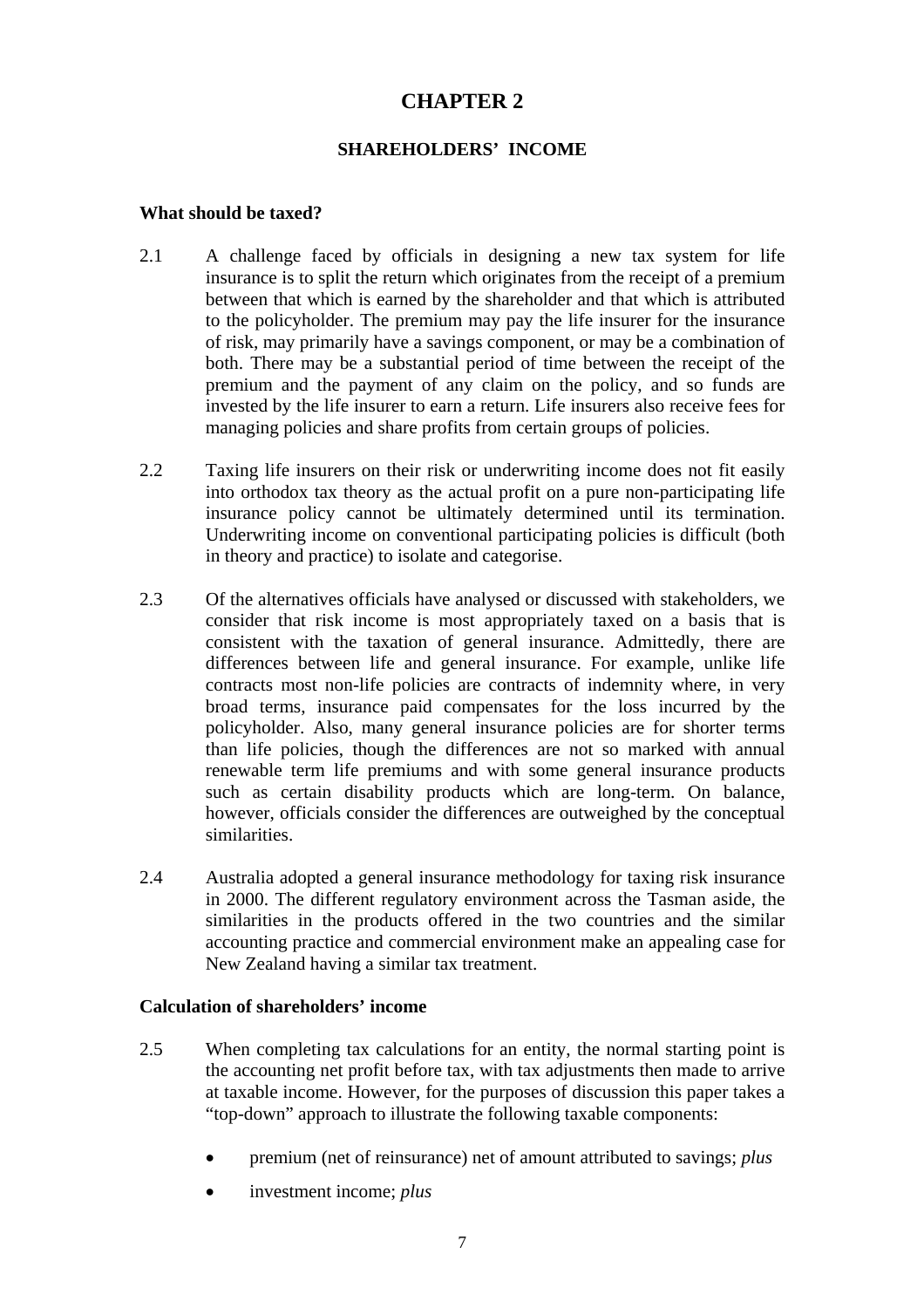- profit attributed to shareholder from conventional participating business; *plus*
- other income including fees and charges; *less*
- net outlays; *plus/less*
- movement in risk reserves.
- 2.6 The information used to perform the tax calculations should, as much as practicable, be contained or used as a component in the life insurer's financial statements.
- 2.7 These items are explained below.

### *Net risk premiums*

- 2.8 Life insurance premiums are made up of three components:
	- an investment or savings component;
	- a risk component which is the death cover; and
	- a fee component which the life insurer charges to cover the costs of administering the policy (including the funds invested in respect of the policy).
- 2.9 The investment component is in the nature of a deposit and therefore should not be subject to tax, although the other two components should be taxable. In other words, the amount of the premium that is taxable should be the total premium less the deposit component. Reinsurance paid is deducted to arrive at the "net" taxable amount. As discussed in paragraph 2.12, premiums relating to conventional participating business are wholly excluded.
- 2.10 Although the amount relating to each component may not be separately disclosed to the policyholder, this model is based on the components being able to be identified. Determining the risk and any embedded fee components of a premium should not be, we understand, particularly onerous for "pure risk" products such as:
	- term insurance with either a flat premium (which may increase after a period of several years) or annual renewable premiums (which increase with age) where the only entitlement is a benefit upon death;
	- non-participating whole of life policies which have flat premiums, no surrender value, and with payment only upon death; and
	- group life.
- 2.11 Officials also understand it should not be difficult to determine the deposit element of policies that are substantially savings (that is, having no significant insurance component) and so not included as taxable, such as:
	- single-premium life insurance bonds;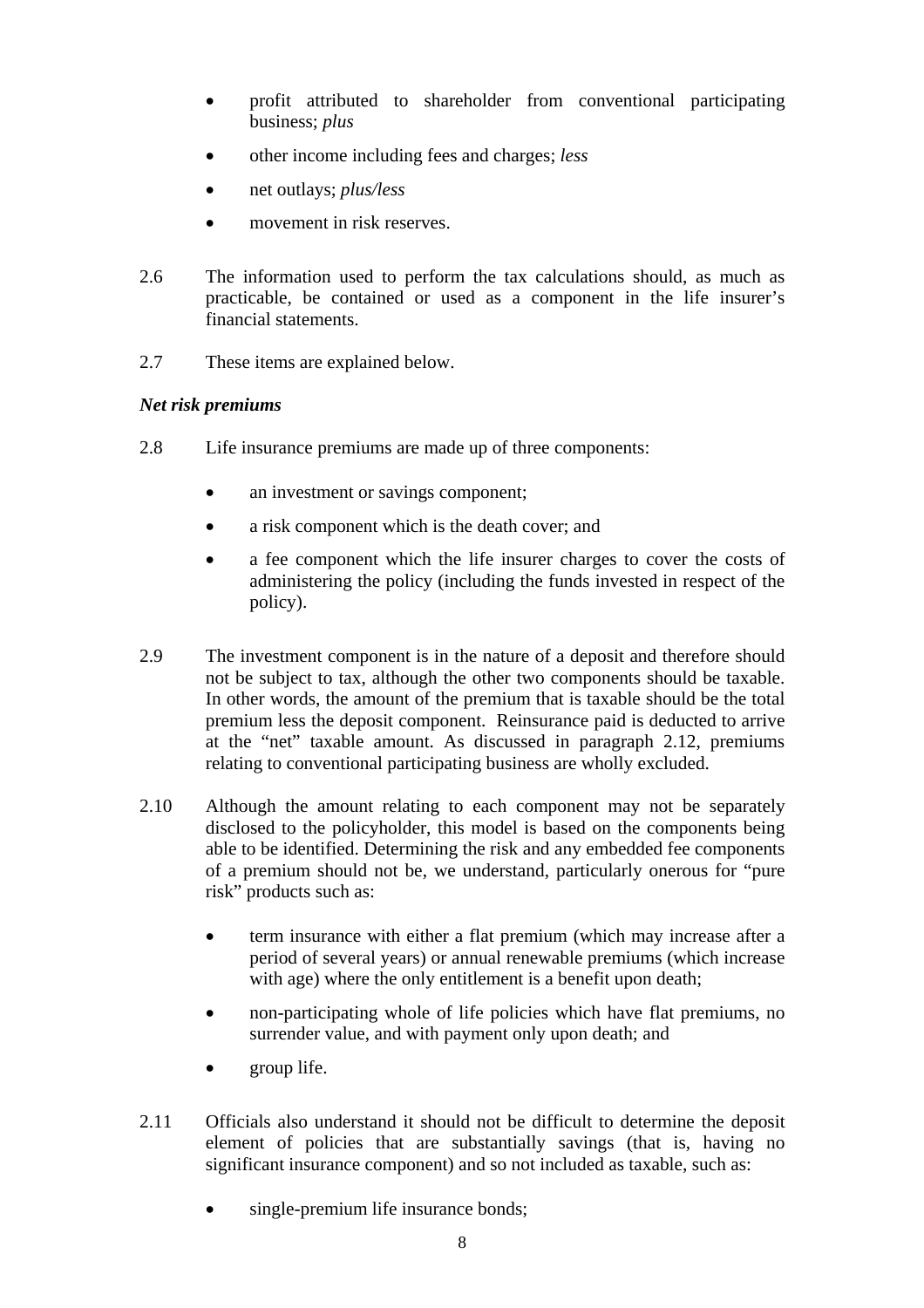- short-term fixed return bonds (similar to a bank deposit);
- capital-guaranteed regular savings with insignificant life cover:
- policies where the amount payable upon death is the same as the amount payable on termination or maturity; and
- pure endowment (where the death benefit is usually the return of the premiums paid).
- 2.12 Difficulties arise when trying to identify a split for mixed or bundled products. The most significant of these are premiums for conventional participating whole of life and endowment policies. Australia completely omits premiums for these policies from the taxation of ordinary business. Officials favour this approach, so long as the shareholders' profit arising from these products, together with the investment component, as discussed later in this paper, is also subject to tax (see paragraph 2.17).
- 2.13 Some mixed policies have a separately identifiable risk component (for example, some group superannuation policies) or have sufficient information to enable the risk component to be identified (for example, some capital guaranteed products). For mixed products that cannot be easily split (and which officials understand currently constitute a relatively small number of products) the risk proportion of the premium would need to be prescribed by tax legislation. The underlying principle of any rules would need to ensure:
	- Similar products are taxed on an economically equivalent basis.
	- The rules are flexible to accommodate future product developments.
	- The rules reflect the substance of the products so that they are both fair and do not encourage tax deferral by artificial contrivances.
	- They are simple to implement and keep systems changes to a minimum.
- 2.14 There are a number of approaches to resolving boundary issues for such products:
	- **Actuarial** A formula could be prescribed either for the categories in general – for example, an amount required to purchase death benefits in excess of the termination value, or be product-specific. The formula would need to include a component for profit and expenses. The main disadvantage of this approach is that it could lead to the same complex and arbitrary type of formulae contained in the current tax rules for life insurance.
	- **Defined percentage** The law could set a percentage of the amount of premium that is taxable – for example, Australian rules prescribe 10% of non-participating endowment policy premiums and 30% for nonparticipating whole of life premiums. Although this is a simple procedure, there is obviously an arbitrary nature to determining the percentage.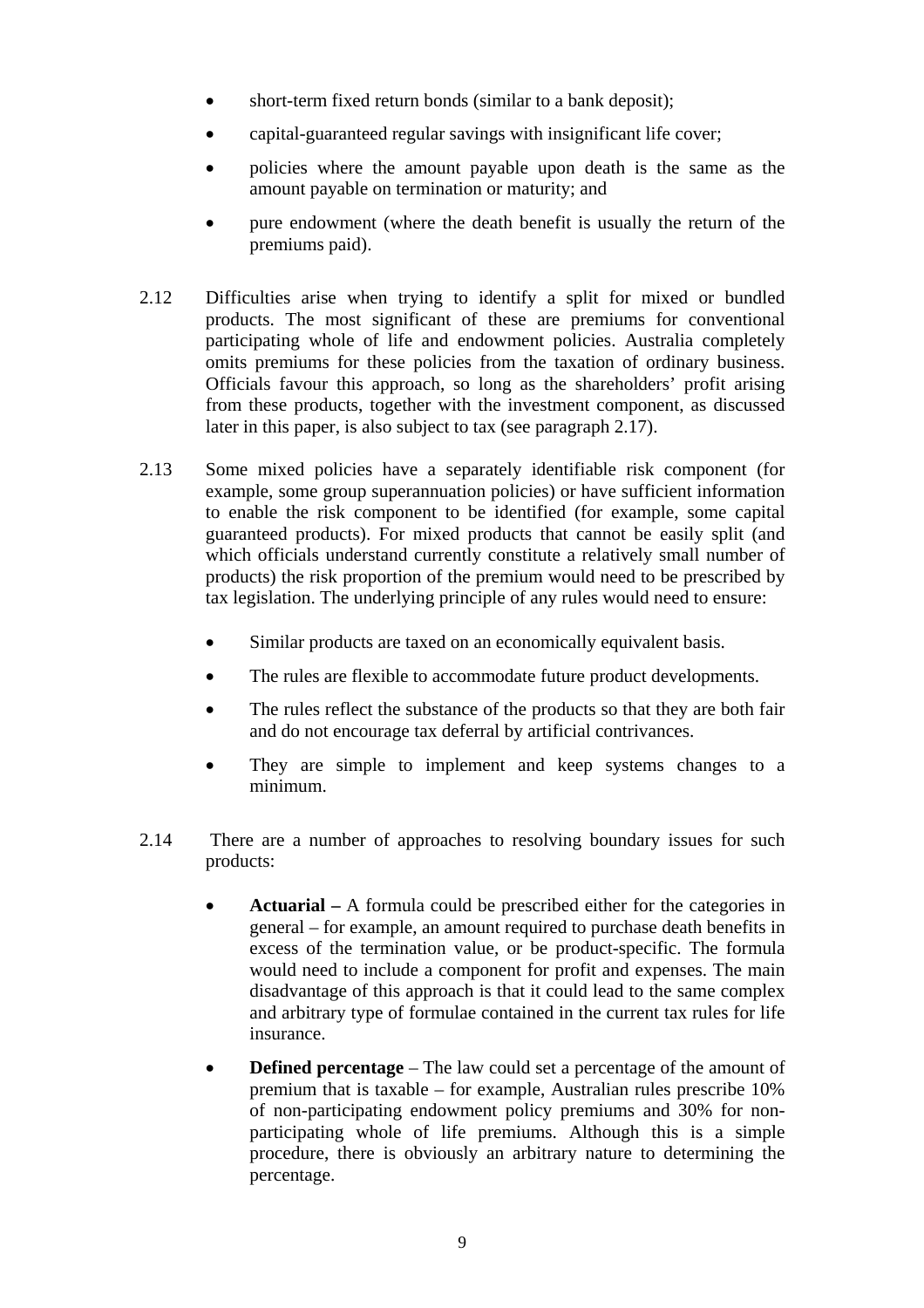- **Financial accounting Tax could follow the accounting treatment of** premiums. IFRS 4 requires that premiums are split into certain components, but this is subject to practicality, materiality and reliability.
- **Compliance cost**  The rules could simply consider products as either pure risk (and so the premium is fully included), and other products as wholly savings (with premiums fully excluded). Such lists would tend to be detailed and there may be winners and losers in terms of the amount of risk income taxed or not taxed.
- 2.15 The approaches need not be mutually exclusive, and could be implemented by way of a hierarchy. This could be achieved by adopting the financial accounting approach and, to the extent that it did not provide a complete answer, then one of the other approaches could be used.

## *Investment income*

2.16 Investment income from risk and from shareholders' funds is discussed in Chapter 3.

#### *Shareholders' profit from conventional participating business*

2.17 This term refers to the shareholders' allocation (through the "gate") of profits from its participating business. Officials consider that the amount allocated should be that determined by the life insurer's rules of the particular fund and its normal practice.

#### *Other income*

2.18 This is a catch-all category to include any income (including fees) that may be separately identified from the financial accounts relating to the life insurance business. Note that "non-life" income would still be taxed as it is now, although it may no longer be necessary to separate it into a different income tax return.

#### *Net outlays (expenses and claims)*

2.19 A deduction from taxable income would be available for expenses incurred relating to risk products in addition to the risk component of claims. This latter amount would need to be defined in a manner consistent with the taxable component of the premium. For most pure risk products such as term insurance, it would be the whole of the claim. To the extent that particular premiums are excluded, claims from such policies would be excluded in similar proportion. For other "mixed" products it could be the difference between the benefit payable on death and the current termination value, the policy reserve, or simply the amount paid on death where appropriate. Claims relating to conventional participating business would be wholly excluded.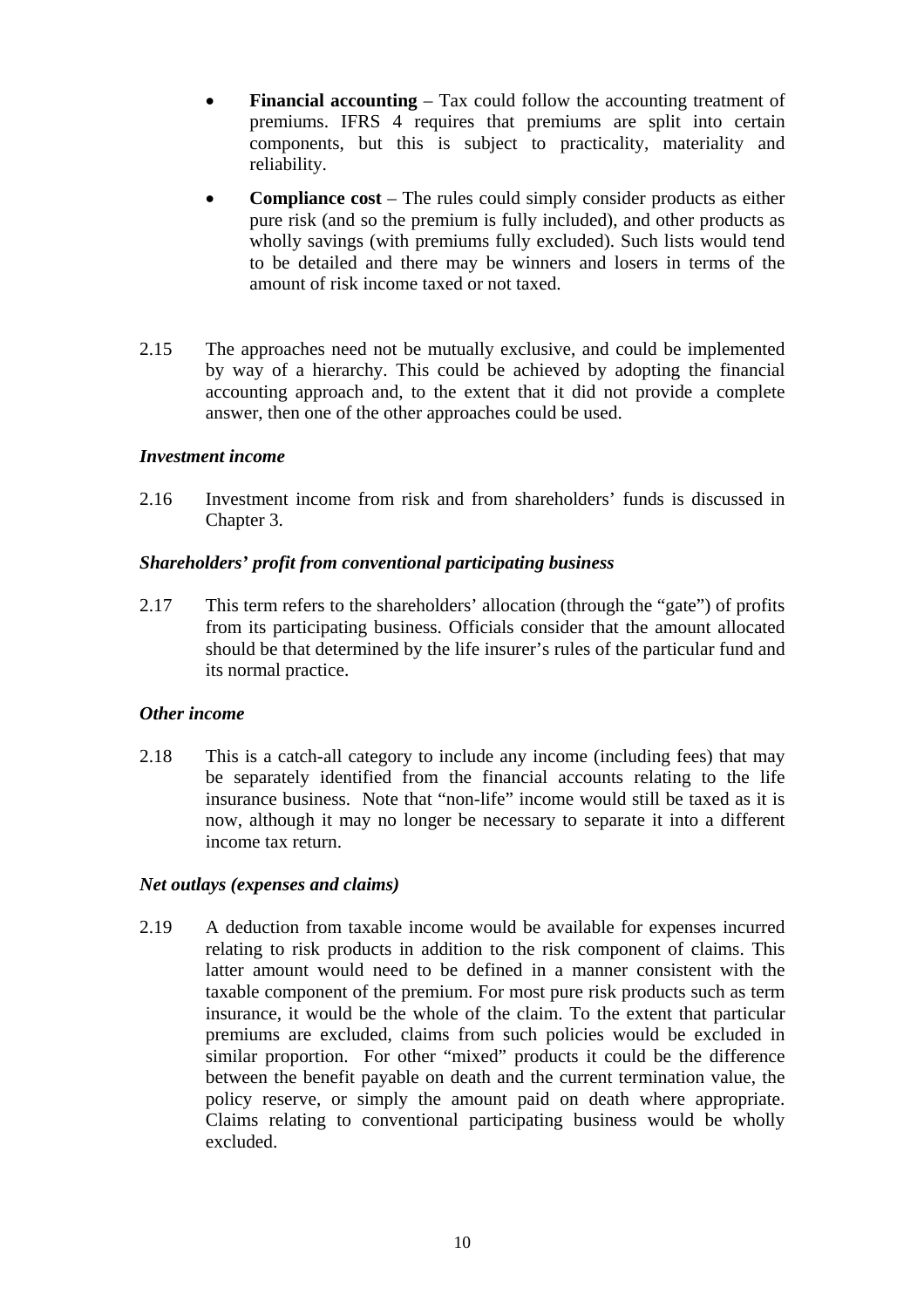#### *Movement in risk reserves*

- 2.20 Officials consider that it would be fair for movements in risk reserves to be included as an adjustment to the shareholders' income calculation. The timing of profit release for financial reporting purposes in life insurance is affected by movements in reserves. In mature life insurance businesses the movement in the reserves may not be large as new policies are written to replace those discontinued and so produce only minor timing effects. In periods of rapid growth, however, the movement could be more pronounced.
- 2.21 Officials reviewed a number of reserving methodologies and their suitability for tax. The first approach that officials considered was the policy liabilities movement from the life insurer's financial accounts. Policy liabilities under IFRS 4 have two components: the best estimate liability (the present value of the expected future payments and receipts under a life policy) and the present value of future margins. Though the accounting approach has the advantage of simplicity, as it considers future years' experience rather than just the current year, officials are concerned that the assumptions used by various life insurers may not be uniform and there remains the possibility of deferral of income.
- 2.22 Alternatively, a general insurance reserving approach could be adopted for life insurance. These reserves include the **unearned premium reserve (UPR)** which is the portion of gross premium that relates to the cover of risks beyond the life insurer's balance date, and the **outstanding claims reserve (OCR)** which relates to claims incurred but not paid at the end of the income year and may include claims incurred but not reported **(IBNR**) if the insured event occurred before the end of that income year.
- 2.23 Reserves for **deferred acquisition costs** raise a number of issues. On the one hand, it could be considered that policy acquisition expenses are incurred for tax purposes and so should be wholly deductible when paid. On the other hand, amortisation of expenses for accounting purposes suggests that they should be matched with the period over which the services are provided.
- 2.24 Officials favour the general insurance reserving approach for risk products, and to ensure appropriate matching between income and expenses, deferred acquisition costs should be spread over the life of the policy. However detailed feedback on this matter is sought.
- 2.25 Officials consider that the reserving basis should be prescribed in legislation, to avoid any possibility of misunderstanding.

#### **Corporate tax treatment of shareholders' income**

2.26 Shareholders' income should be treated in the same way as that of a corporate taxpayer but solely in respect of the taxable income determined above (to make it clear that the policyholder's investment income is not part of the corporate income calculation) with tax payable at the corporate rate. Officials suggest (subject to stakeholders' feedback) that the shareholders' income would, like any other corporate income, be subject to the provisional tax rules, be able to maintain an imputation credit account, with tax paid on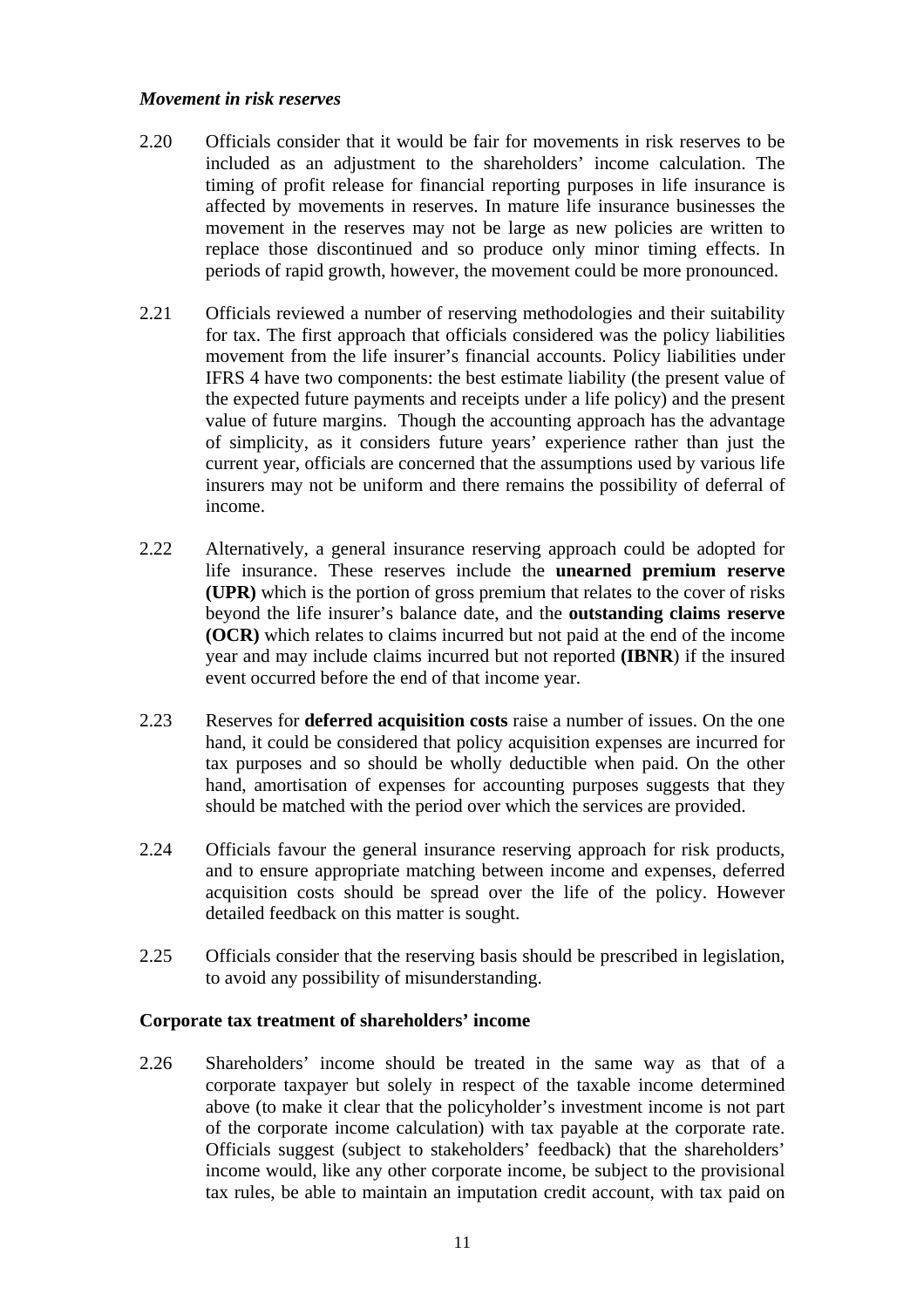shareholder income only being eligible to be credited. Officials consider that shareholder tax losses, including LOB losses available for carry-forward from the current rules, should generally be able to be carried-forward for offset against future shareholder income, provided ordinary continuity rules are followed. Shareholders' income should be able to utilise a loss from a company in the same tax group.

## **Questions for feedback**

- 1. How should premiums from mixed products be split between taxable and non-taxable components?
- 2. What is the most practical approach to the calculation of risk reserves? In particular, what are the conceptual and compliance difficulties with the officials' favoured approach? How should deferred acquisition costs be treated for tax? How should the reserves be defined?
- 3. What alternatives are there to taxing profits from conventional participating business from that outlined?
- 4. What general corporate tax issues are raised by this model that require consideration?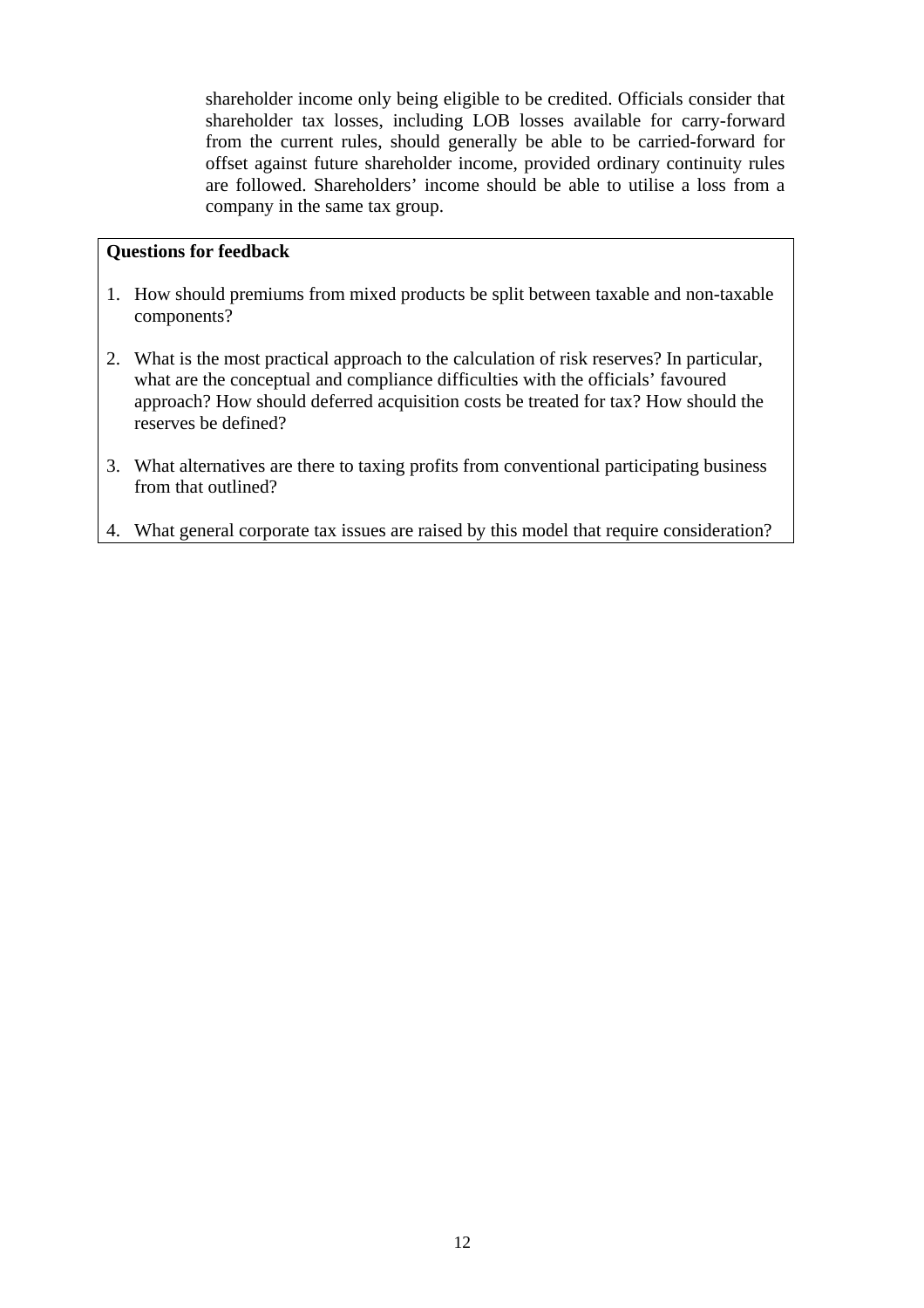# **CHAPTER 3**

## **SAVINGS**

#### **Taxing investment income**

- 3.1 In designing a basis for taxing life insurance investment income there should be two guiding principles. The first is the "neutrality" principle underlying the PIE rules, which requires savers to have as close as possible the same tax outcome whether investing via a collective investment vehicle or directly in financial assets. The second principle is that shareholder income should be treated in the same way as income earned by shareholders in similar financial intermediaries.
- 3.2 These principles have the following implications:
	- Separate tax calculations for policyholders and shareholders should be performed.
	- Shareholders invest in New Zealand and Australian equities on revenue account.
	- Policyholders invest in New Zealand and Australian equities on capital account.
	- The tax rate for policyholders is theoretically distinct from the corporate tax rate.
	- To the extent possible, policyholders should have the benefit of the PIE rules.
- 3.3 The PIE rules attempt to achieve neutrality in investment decision-making in two ways. The first relates to the investment income base, by excluding from tax realised gains from the disposal of New Zealand and certain listed Australian equities and Australian unit trusts (referred to here as "excluded income").The second relates to the attribution of taxable investment income to the individual investor, so that tax is paid at the investor's marginal rate (up to 33%).
- 3.4 The difficult task for attributing income to policyholders is to design rules that will encompass the myriad products and the unique policyholder/shareholder relationship. One alternative would be to tax investment income as it is allocated to policyholders – for example, by taxing increases in surrender value or policyholder claims (sometimes referred to as the "US model").
- 3.5 The other alternative would be to tax the life insurer as it derives the income. The life insurer would therefore be taxed as the "proxy" for the policyholder.
- 3.6 The advantages of the US model are two-fold. The first is that it ensures that policyholders are taxed at their marginal tax rates. The second is that, it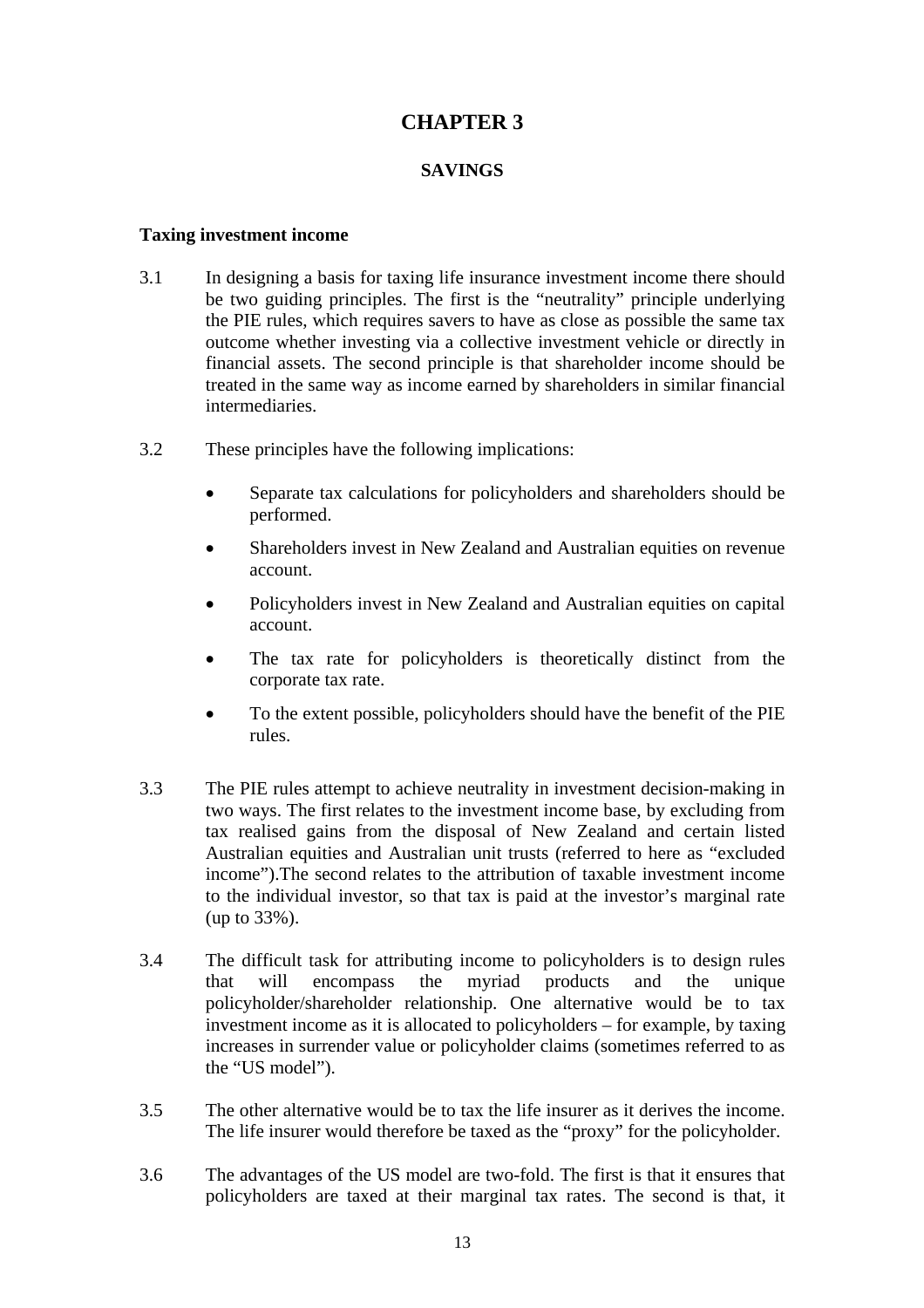simplifies the practical issues of distinguishing between shareholders and policyholder income. However, the US model provides strong incentives to defer the taxation of income. The approach can also be complex – requiring, for example, non-taxable distributions of claims paid out of capital to be distinguished from taxable claims paid out of investment earnings. It would also be difficult to isolate out non-taxable investment earnings such as excluded income.

- 3.7 The proxy approach is simple and avoids tax deferral, but it does not allow different rates to be applied to policyholders. However, with the exception of income derived from certain unit-linked products, officials are not aware of any practical ways to adopt the US model to New Zealand conditions.
- 3.8 Taxing investment income from a conventional participating business pool provides unique challenges as shareholders share in the allocation of "profits" from the pool, including those relating to investment, usually by means of a set ratio – traditionally 80% (policyholders): 20% (shareholders). The lack of any direct annual correlation between both the amount and nature of investment income earned by the life insurer, and the bonus credited to the policyholder appears to make attribution conceptually and practically very difficult.
- 3.9 There are also some theoretical difficulties with excluding capital gains from conventional products from tax. For example, extending the PIE base benefits to the entire pool would mean that shareholders would indirectly benefit from the realised capital gains exclusions. Officials seek detailed feedback on whether capital gains on participating non-unit-linked products should be excluded from tax, consistent as much as possible, with the principles set out in paragraph 3.1.
- 3.10 Where a pool is "non-participating" (or "without profits") business, all investment income belongs to shareholders.
- 3.11 Shareholder investment income from risk businesses and other investment income from shareholders' funds would form part of the shareholders' tax return.

#### **Officials' model for taxing life insurance savings**

- 3.12 The starting point for the tax calculation would be to carve investment income **(I)** from the life insurer's financial accounts and/or the income attributed to the life insurer under the PIE rules (which would be zero-rated for PIE purposes and hence will be gross to the life insurer). All ongoing administration, management and acquisition expenses **(E)** related to the investment component of the policy would be allocated against the taxable portion of the income. The net income would then be allocated between:
	- Policyholders' funds
		- 1. Participating and other non-unit-linked funds
		- 2. Unit-linked
	- Shareholders' funds.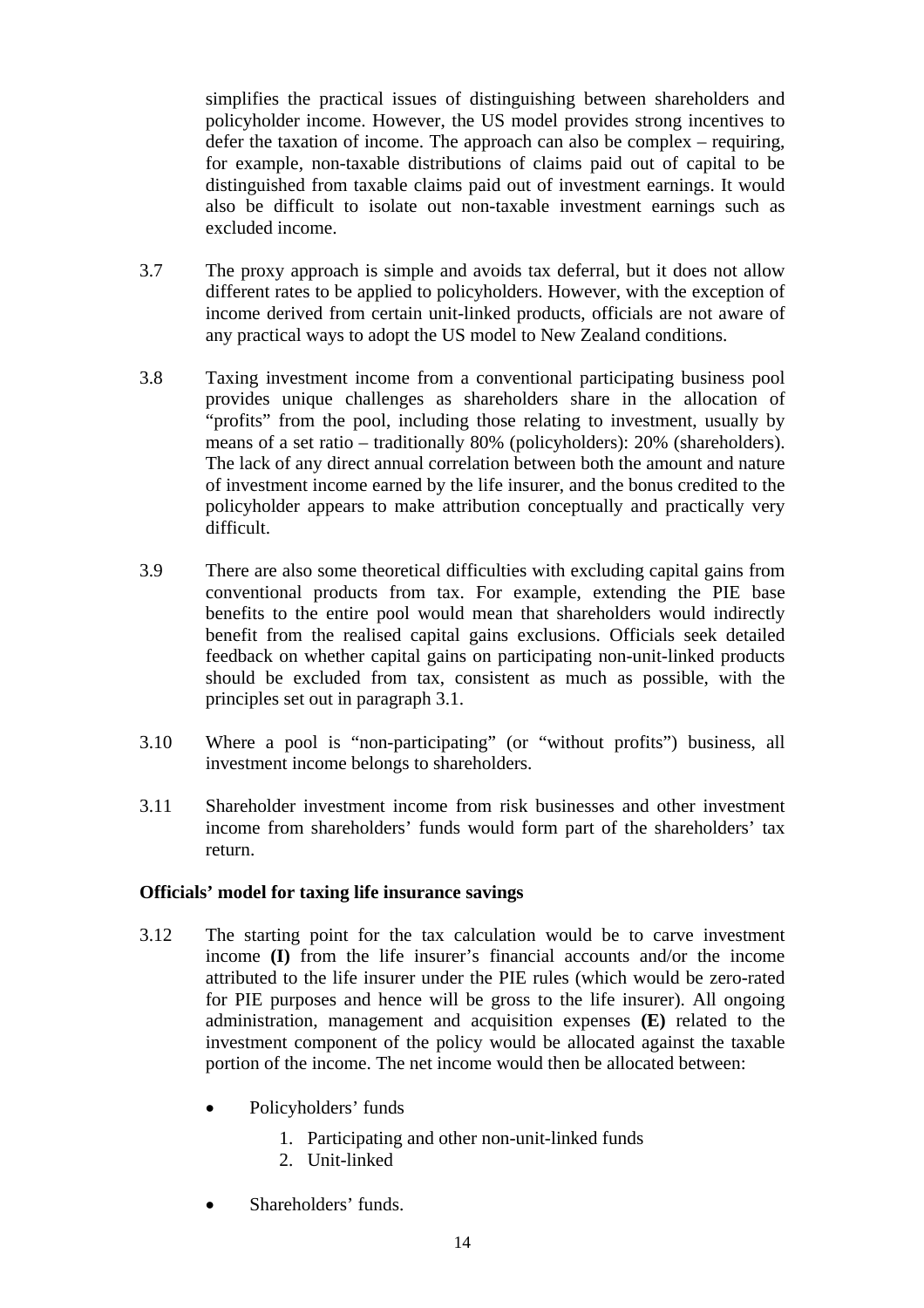## *Policyholders' funds*

## *Participating policies and other*

- 3.13 Policyholders would be taxed on investment income derived in respect of conventional participating policies and the deposit component of mixed policies, which would be calculated subject to ordinary tax principles. The tax would be paid by the life insurer on behalf of the policyholders as a final tax at a rate linked to the top PIE tax rate (currently 33%).
- 3.14 Imputation and other credits attached to income would be used as a credit against the tax liability. Policyholders would not maintain an imputation credit account, and officials consider that imputation credits that are not utilised in the annual tax calculation should be grossed up at the tax rate and carried forward as a loss for offset against future tax liability. Other nonrefundable tax credits not utilised would be treated under ordinary rules.

### *Unit-linked products*

- 3.15 Income from these products could be taxed at the default rate by the same proxy method as applies to participating policies, described above, and, realised Australasian capital gains could be excluded from tax, However, officials suggest that life insurers should be able to elect, on a product by product basis, to attribute taxable income to policyholders based on their unit holding.
- 3.16 In a typical unit-linked policy the unit purchased by the policyholder is linked to a specific asset class, or to a specified investment portfolio and the unit price recalculated daily to reflect the investment performance of the assets in the fund. The policyholder has no entitlement to the change in value of the policy until it is surrendered or reaches maturity though the policy could be sold. The risk cover on many such products is sometimes minimal but transparent.
- 3.17 These products have much in common with unit trusts, and so the attribution process already contained in legislation for those vehicles could, with suitable modifications, be adopted for unit-linked products. Therefore, the investment income, net of expenses and excluded income could be attributed to the individual policyholder. Tax on the income would be paid as a final tax at the policyholder's PIE marginal rate. Officials seek feedback on whether this is feasible and what legislative and systems mechanics are required.

# *General*

3.18 The policyholders' net income is separate from the shareholders' income, and so cannot be reduced by losses incurred by the life insurer from its other business or by other group companies. Policyholder losses would not be subject to any continuity rules.

# *Shareholders' funds*

3.19 Other than their share from the participating profits pool (included as part of shareholders' income, as discussed in paragraph 2.17, shareholders earn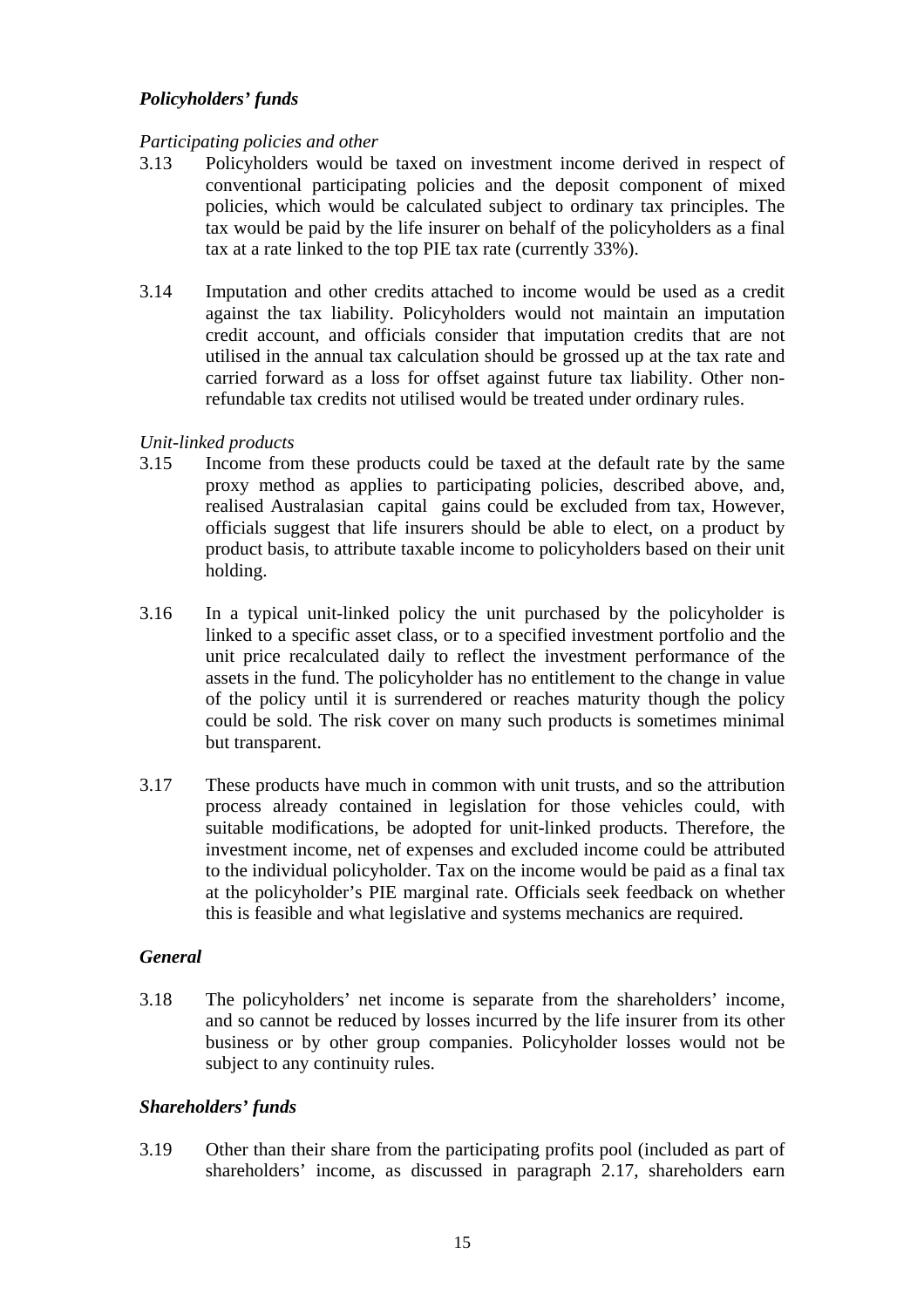income from non-participating (Ir on the table on page 6), and retained shareholder profit pools (Is on the table on page 6).

3.20 The shareholders' proportion of investment income (net of deductible expenses) from these latter two pools should be included as part of the shareholders' taxable income calculation. Excluded income attributed from PIEs would, consistent with other taxpayers, not be taxable. However, all investments that form part of the shareholders' life insurance business would continue to be held on revenue account.

## **Questions for feedback**

- 1. Feedback is sought on all aspects of the officials' suggested tax treatment of savings**,**  in particular regarding:
- practical compliance difficulties (and costs of compliance);
- extending a realised capital gains exclusion for Australasian equities to participating non-unit-linked products;
- information technology systems capabilities;
- particular products that may require specific treatment for example, annuities: and
- issues (if any) relating to income and expense allocation between shareholders and policyholders.
- 2. Instead of a 33% tax rate on policyholder income there have been suggestions that the life insurer could segment its business into categories and apply an average policyholder proxy tax rate against the net investment income within each. Officials do not favour this as it still over-taxes policyholders on the lowest tax rate, and gives a comparative benefit to middle and higher marginal rate taxpayers. Feedback is invited on this suggestion.
- 3. Would the elective attribution solution for unit-linked products discussed above, if included in legislation, actually be used by any life insurers?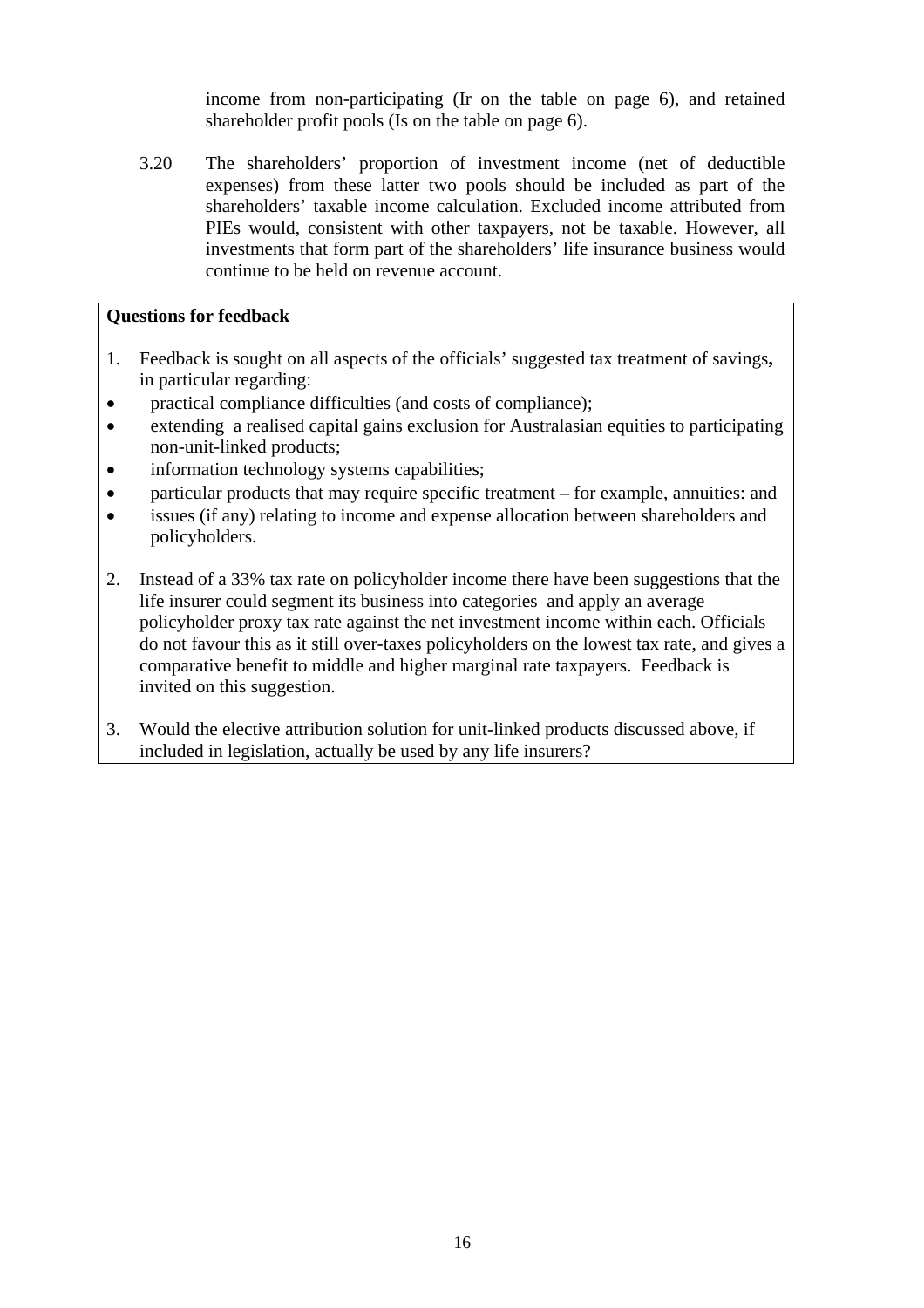# **CHAPTER 4**

# **OTHER MATTERS**

#### **Definition of "life insurance"**

- 4.1 The discussion in this paper is based on the current Income Tax Act 2004 definition of "life insurance". The definition has existed in largely unchanged form since the current life tax rules were implemented. This paper does not address whether the definition is sufficiently robust to reflect not only the current commercial environment but also future developments in life products. There are also issues as to whether there should be consistency in definition between income tax, GST, financial reporting, and regulatory provisions.
- 4.2 Feedback is requested on whether the current tax definition requires change.

### **Transitional issues**

- 4.3 The suggested tax structure discussed in this paper does not purport to subject hitherto untaxed components of life insurance to tax. Rather it aims to tax income more appropriately. Officials recognise that any new life insurance tax rules require time to develop new systems to administer policies, develop new accounting systems, and review the structure and pricing of particular product lines. However adverse impacts can be mitigated by clear timing of the application of the new rules and careful legislative transitional measures.
- 4.4 Any transitional measures must be guided by two general principles. The first is that it is undesirable to have long-term transitional arrangements as this would defer the overall benefits without necessarily deferring all of the costs. Secondly, to avoid cost and complexity there should not be a multiplicity of rules operating during the transition period. Transitional relief, where appropriate, should be afforded in some other pragmatic way.
- 4.5 Feedback is also sought on the extent to which tax and credit balances arising from the current regime should be able to be carried forward.

#### **Questions for feedback**

- 1. Does the current income tax definition of "life insurance" need to be changed, and in what way?
- 2. Life insurers in New Zealand have a wide variety of balance dates and officials consider that starting any new rules on an income year basis would create competitive advantages and disadvantages. A specific commencement date is preferred. Officials seek feedback on why any new rules should not apply from a specific date.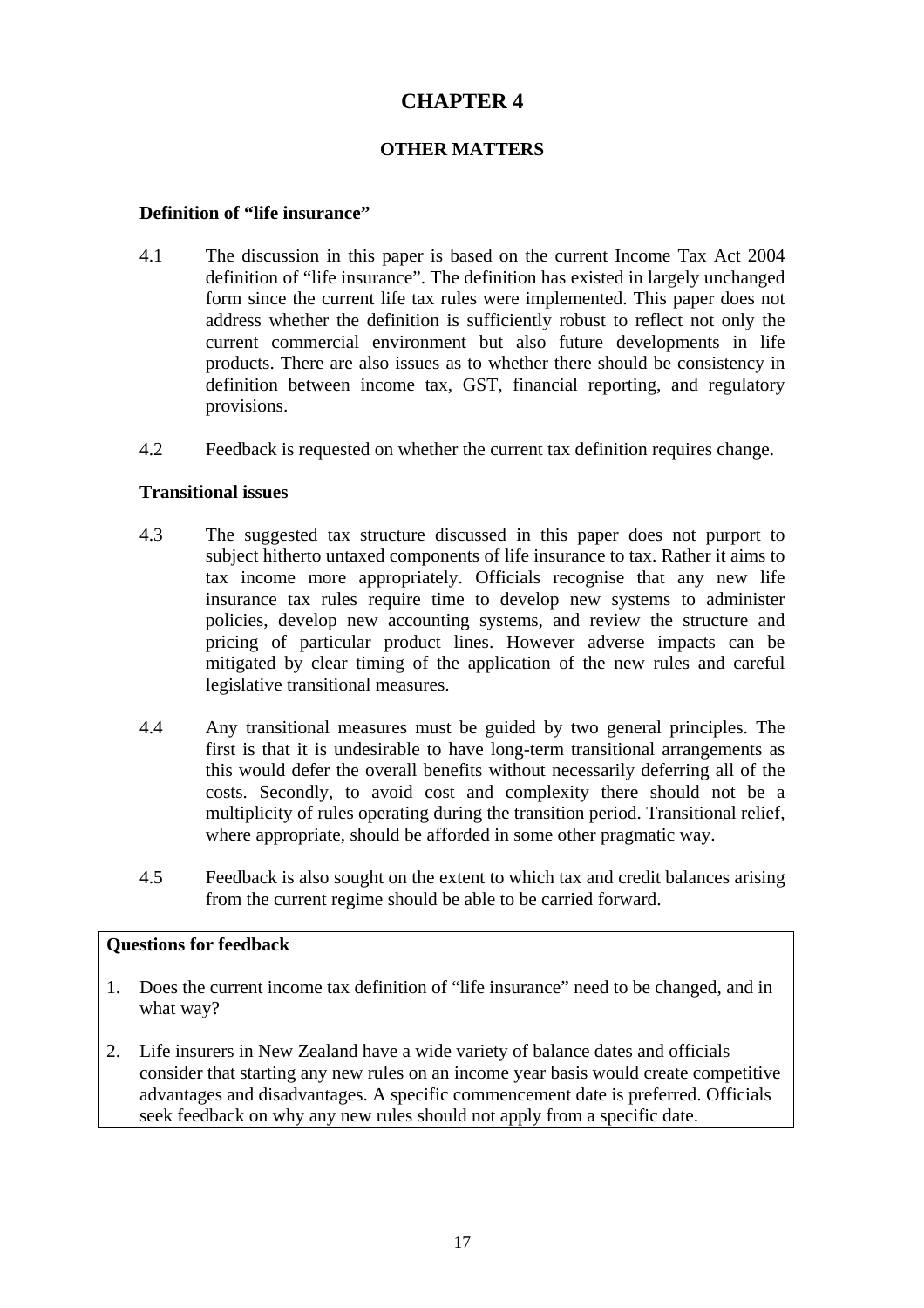- 3. What is the nature of existing contracts for products that may be adversely affected (based on the model put forward by this paper) and the transitional rules required to deal with them?
- 4. If the PHB is discontinued (as a consequence of the segregated approach), should PHB tax losses carried into the new rules be forfeited by the life insurer?
- 5. Should credit balances in the imputation credit account and/or policyholder credit account arising from payments of tax on the LOB in excess of the PHB liability be fully or partially retained?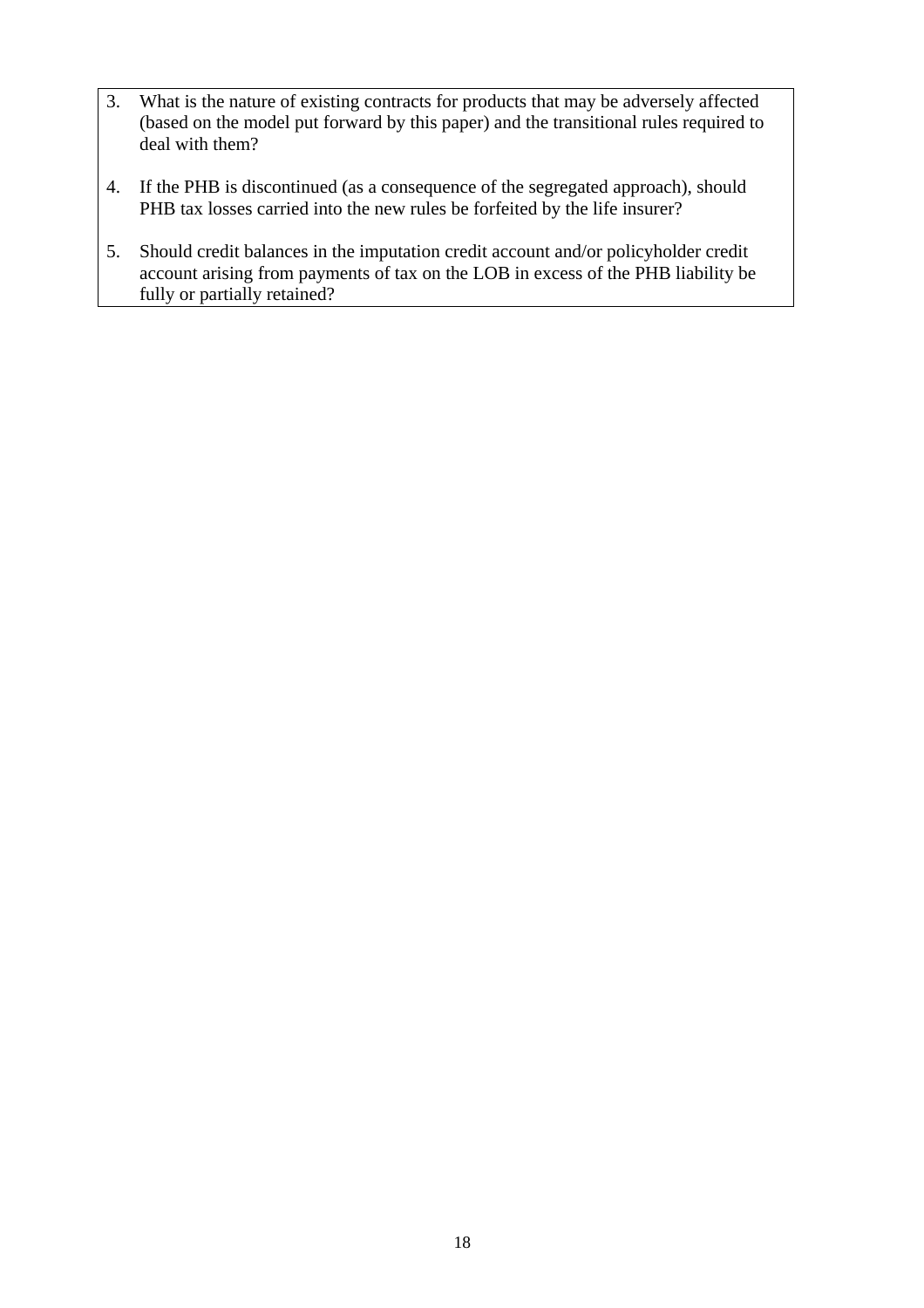# **APPENDIX**

# **LIFE INSURANCE TAX CALCULATION UNDER OFFICIALS' MODEL ABC Life Insurer – year ended 31 March 200X**

#### **Background:**

- Two policy types issued
	- o Annual renewable term insurance (YRT) risk-only product
	- o Investment-linked savings-only product (insignificant risk). No attribution to policyholders.
- Policy liability movement for YRT is nil due to steady premium income
- For illustration purposes the deposit and withdrawal components of savings products have been included as premiums and claims (IFRS 4 requires these to be shown as deposits)
- Claims experience matches expected due claims to realistic assumptions. No lapses
- No reinsurance
- Investment-linked investment revenue of \$5,000 includes New Zealand equity gains of \$1,000 (which are assumed to be not subject to tax)
- Implicit management fee charged on investment-linked product of \$400
- \$50 non-deductible legal fees incurred for YRT product
- No accounting deferral of policy acquisition costs

| <b>ACCOUNTING CALCULATION</b>              | <b>Financial</b><br>statements | <b>YRT</b> | <b>Investment linked</b> |
|--------------------------------------------|--------------------------------|------------|--------------------------|
| Premium revenue                            | 30,000                         | 10,000     | 20,000                   |
| Investment revenue                         | 6,000                          | 1,000      | 5,000                    |
| <b>Total revenue</b>                       | 36,000                         | 11,000     | 25,000                   |
| Claims expense                             | (10,000)                       | (5,000)    | (5,000)                  |
| Policy acquisition cost                    | (2,750)                        | (2,000)    | (750)                    |
| Other expenses                             | (1,500)                        | (1,000)    | (500)                    |
| Investment management expenses             | (300)                          |            | (300)                    |
| Increase in policyholder liabilities       | (17,575)                       |            | (17,575)                 |
| <b>Total operating expenses</b>            | (32, 125)                      | (8,000)    | (24, 125)                |
| <b>Operating surplus (loss) before tax</b> | 3,875                          | 3,000      | 875                      |
| Tax expense                                | (1,814)                        | (1,006)    | (808)                    |
| <b>Operating surplus (loss) post tax</b>   | 2,061                          | 1,994      | 67                       |